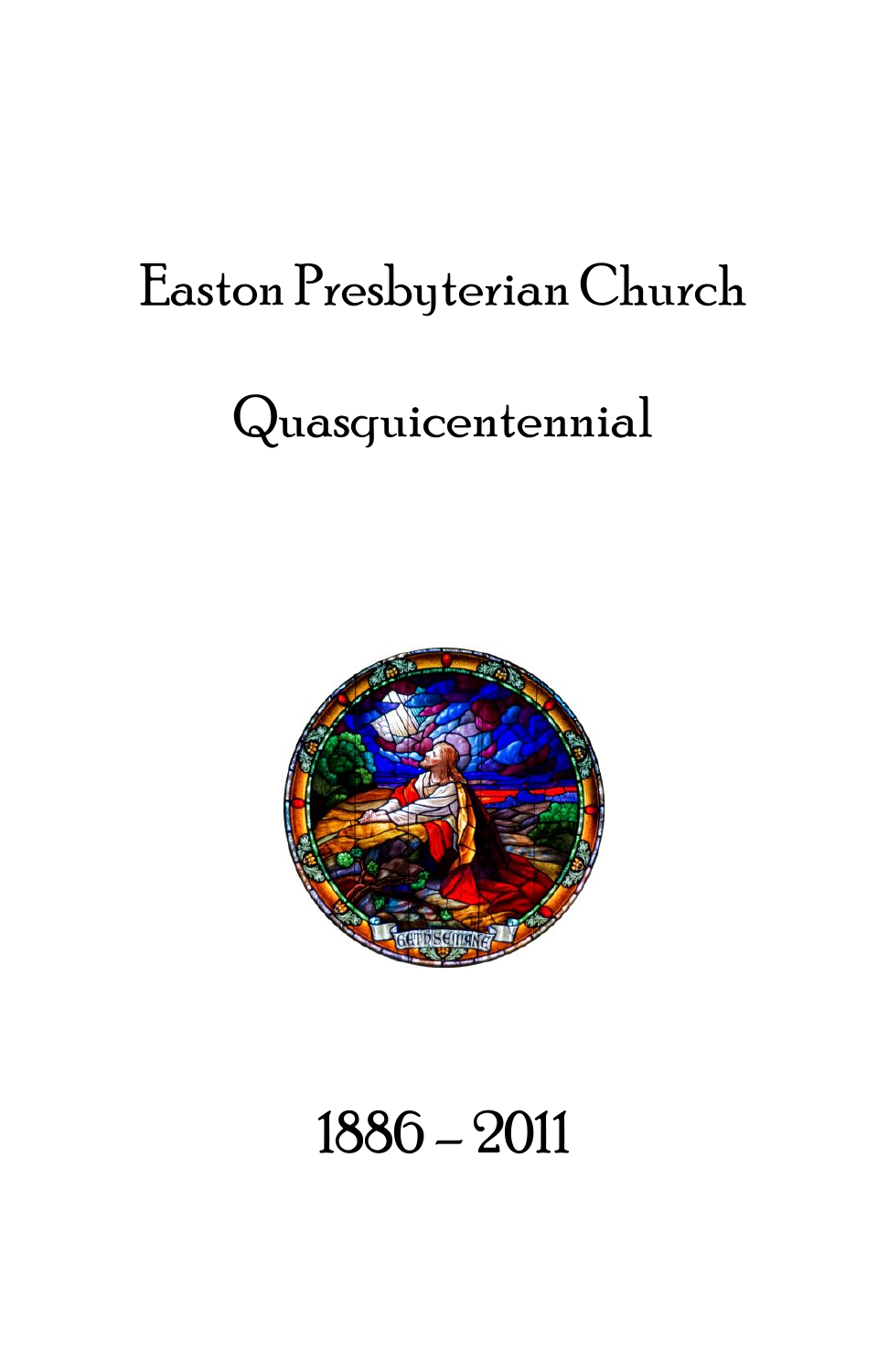

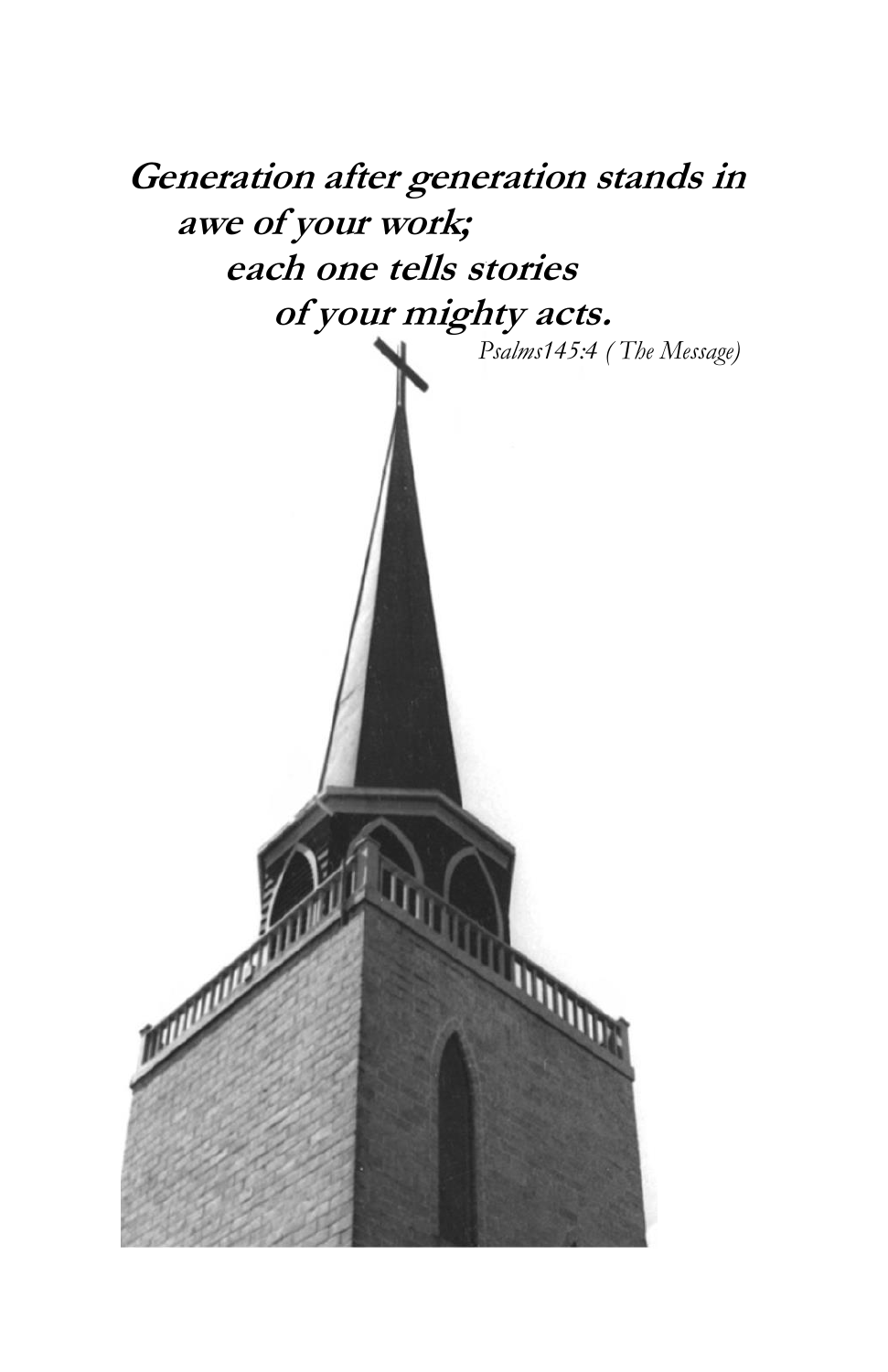# Easton Presbyterian Church History 1886-2011

It is with great joy that we celebrate the  $125<sup>th</sup>$ anniversary of the organization of the Easton United Presbyterian Church. As Jesus Christ has been faithfully proclaimed over the years, many have come into the Kingdom. For this we rejoice.

As we review the history and comment on the accomplishments of the people and pastors, let us remember to whom all of the glory must go. Whatever good has come and whatever progress has been made, all has been possible because of God's goodness to us. This has been coupled with committed people who have given themselves sacrificially to the work of the Lord.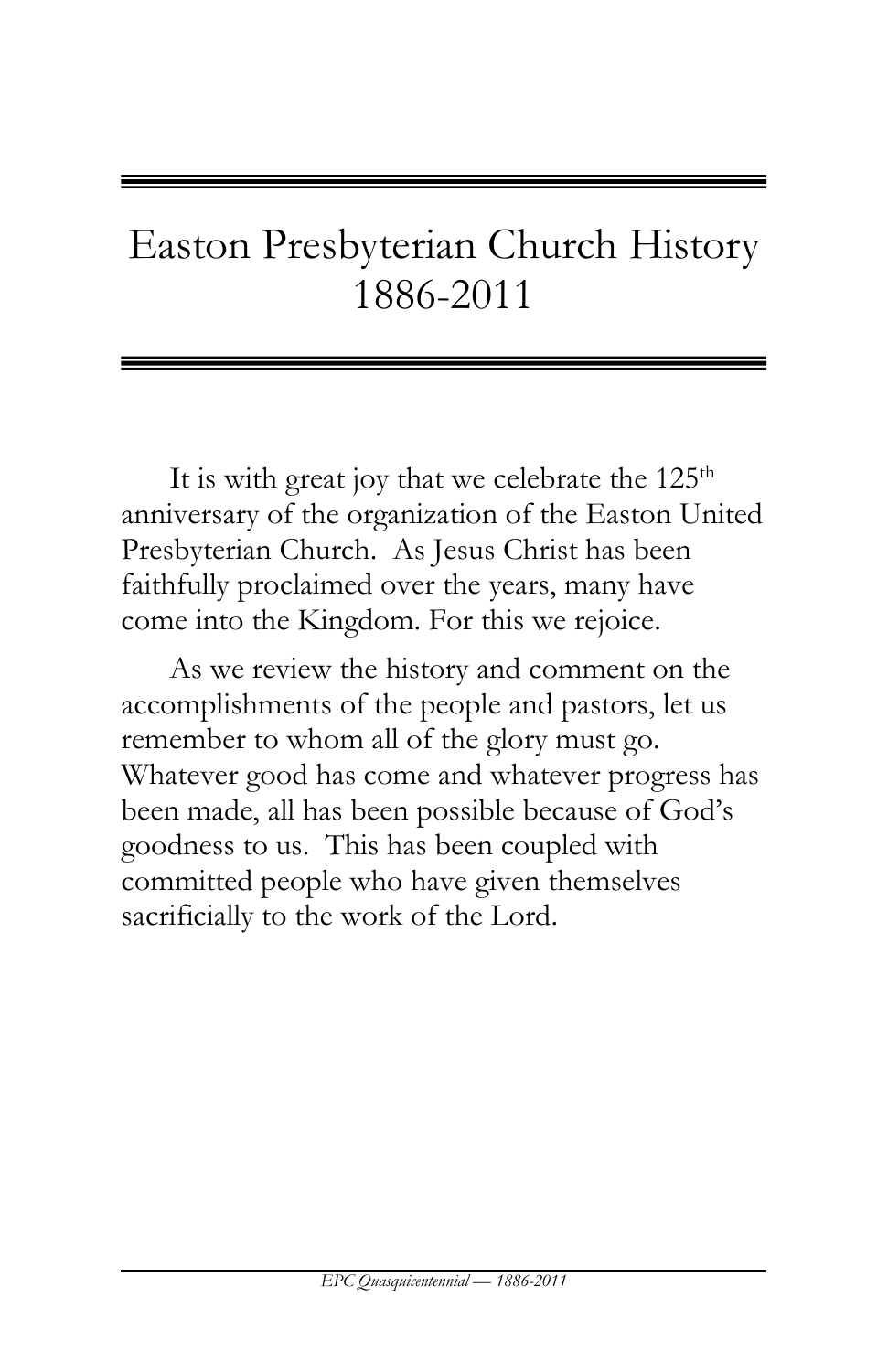# **"A Story of Love"**

*Written for the Quasquicentennial by Mark Lanford*

**This is a story of love. A Love so profound, reaching down, all around From a Source overflowing That never runs dry. This is the love that is Jesus. Spurring us on, Becoming as one A people who are His hands and His feet.**

#### **Pointing a town to the Savior we've found, To a life everlastingly sweet.**

*South of the border in Santa Isabel, With brothers and sisters, its God's love we tell. A Tree full of stars, gifts for the poor; Clothes for the children God loves evermore.*

*We sell odds 'n ends to neighbors and friends Twice a year, and a whole lot of money comes in. We give back to Easton with Awana each week And send youth to camp where faith grows as they seek.*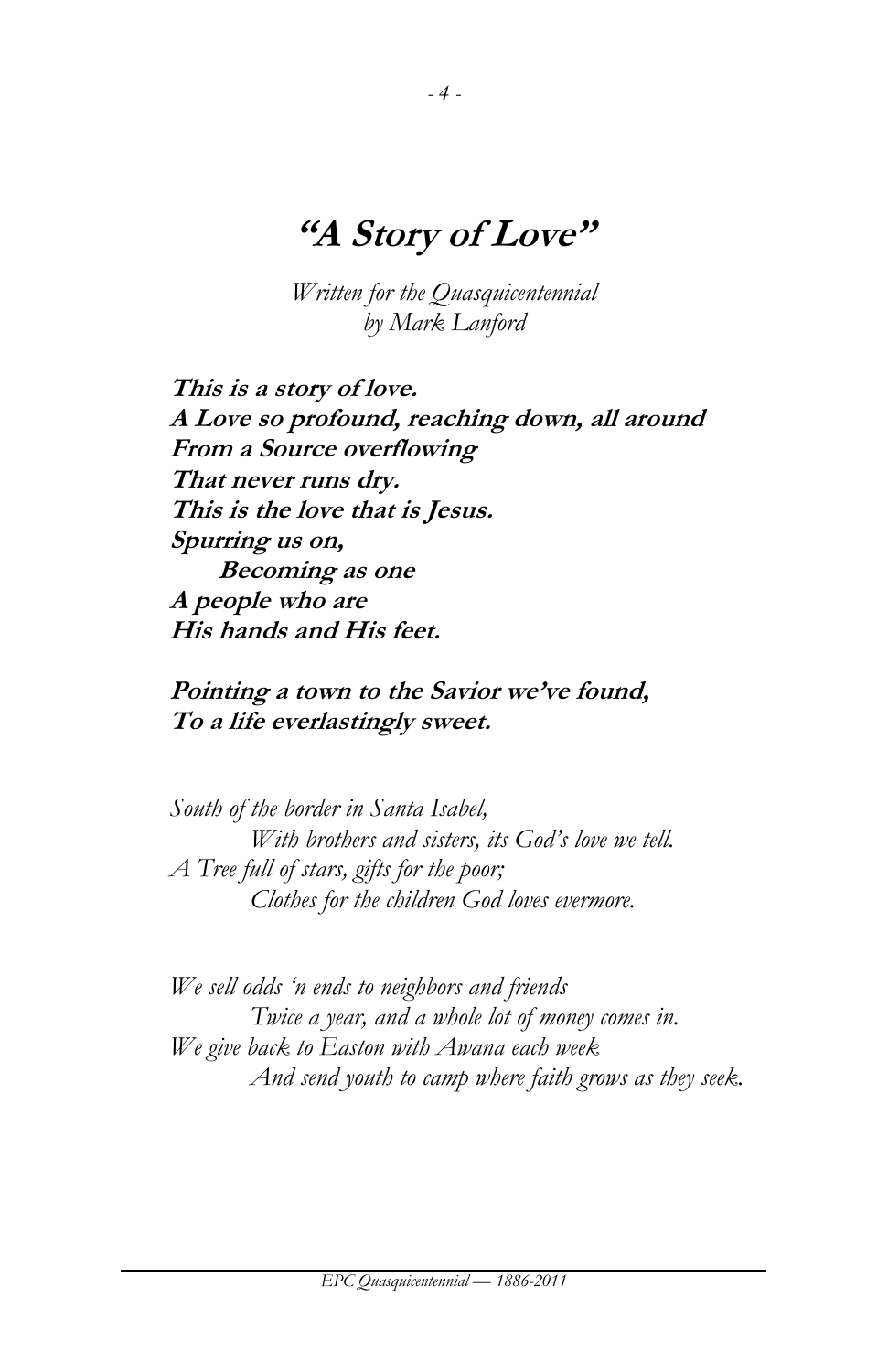*Together we sing, together we pray Together we love, together we stay. Forever we live, never to die Forever we give; love never runs dry, for…*

*God's love compels us, propels us, impels us To live out the Love that sets us all free Jesus who lives is at work in our lives, Sending us out so the blind might see.*

*Painting addresses on curbs in the street Pulling up weeds, we rake and we greet. Smiling we scoop some things left behind With acts of love, the love of God shined.*

*Parties with pumpkins, and songs in the air, Youth singing out in an evening so fair, Outstanding citizens rewarded and cheered VBS weeks in the summer each year.*

*We worship on Sundays with songs that fill; Sweet Sounds, and choir, and hymn-sings until The Word is preached, and all hearts stirred Telling the story… the story of love …'til all have heard.*

*December, 2010*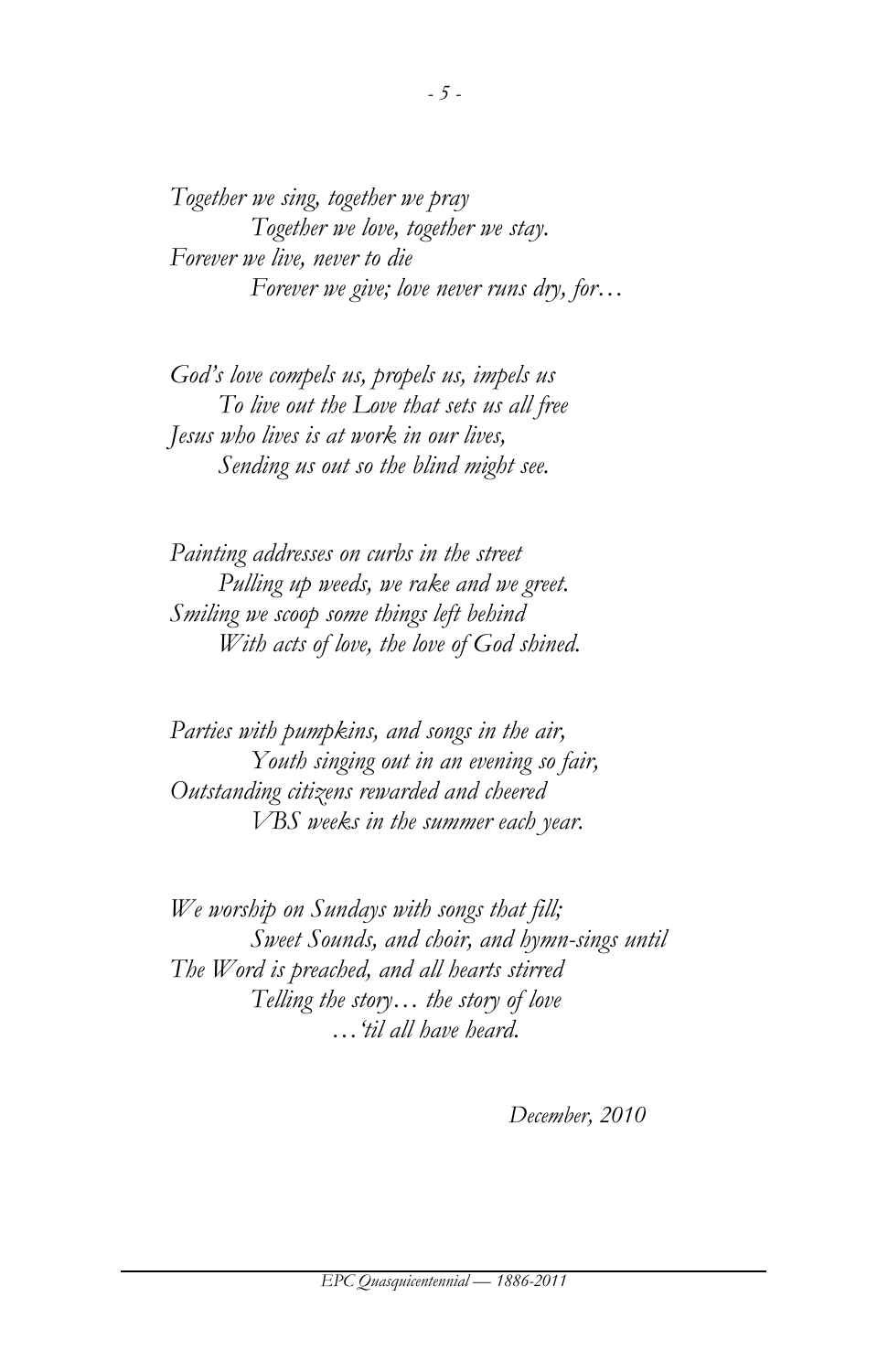In 1882 Messrs. Robert Smith, A.E. Smith, and James F. Simpson and their wives came from Salinas, California, and settled seven miles southwest of Fresno. A year later, Mr. J. B. McCormick and his wife came from Salinas and settled in the same neighborhood near what is now Easton. Initially these and other of the early families had no intention of living here, but only of making capital investments in land. The climate was considered to be malarias and the summer heat was thought to be unbearable. The tulle fogs of winter were regarded as too cold. The conditions of living seemed too crude to bring their families. In time, nine families were transplanted from Salinas and the United Presbyterian Church. For a time it seemed that the Salinas church might not be able to survive the loss of their elders, Sunday School teachers, prayer meeting attendants and principal financial supporters. Much, however, could be learned from these committed people. They remained members of the Salinas

 **On May 28, 1886 the organizational meeting was held in the home of Robert Smith.** 

church and faithfully sent financial aid to support the pastor and the Easton church.

The Rev. George McCormick, the pastor of the United Presbyterian Church in Salinas drove a

team of horses across country several times during the next few years to make pastoral visits, to preach sermons, to administer the sacraments, and to receive new members living in Easton into the Salinas church. The first sermon was preached in the Washington Colony School house on April 6, 1884 to a congregation of nearly a hundred. His text was taken from John 12:32, "And I, if I be lifted up, will draw all men unto myself."

In 1885, the General Committee of Home Missions appointed the Rev. W. W. Gordon to explore the Fresno area as to the advisability of opening a new field.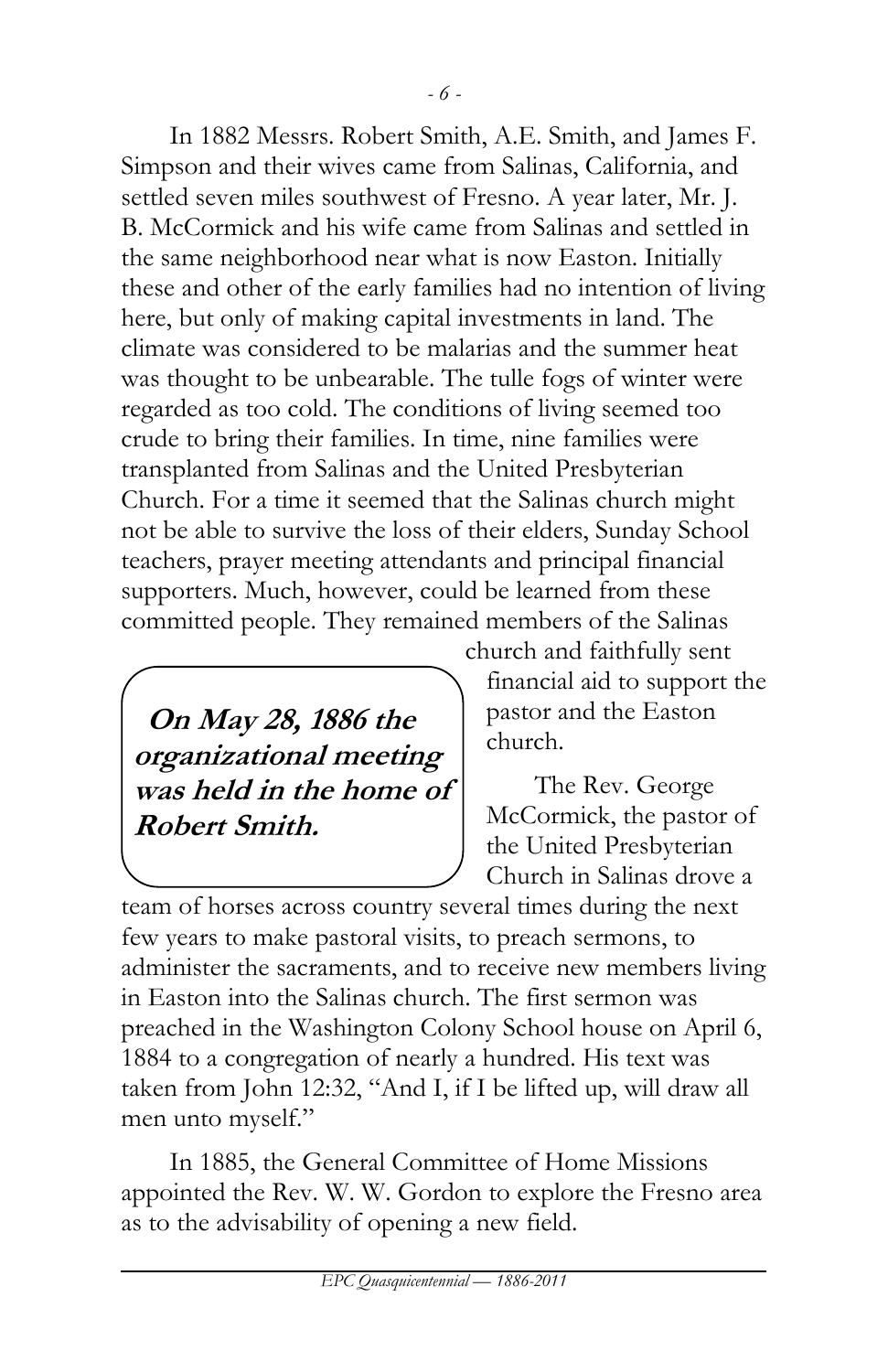On May 28, 1886 the organizational meeting was held in the home of Robert Smith. Twenty six persons became charter members. They were as follows:



Robert Smith Samuel Irwin Mrs. Libbie Smith Sarah J. Irwin Miss Jean Smith William Rambo Alexander E. Smith Mrs. Wm. Rambo James B. McCormick John K. Kennedy Mrs. Alice McCormick Mrs. Lydia Kennedy Mrs. Catherine Wight Philip Hastie Miss Tina Wight Mrs. Jean Hastie Alexander R. Telford George Boyd Mrs. Clara Telford Mrs. Matilda Boyd Mrs. Maggie Simpson John F. Kennedy

Mrs. Louise Smith Mrs. Marianne Mckersie James Simpson Mrs. Emma Wylie

> *Current Members who are Direct Descendants*

Mrs. Janice Statham *(Great Granddaughter of Mrs. Jean Smith Groves)*

Kristen Statham *(Great, Great Grand-daughter of Mrs. Jean Smith Groves)*

Russel Statham *(Great, Great Grand-son of Mrs. Jean Smith Groves)*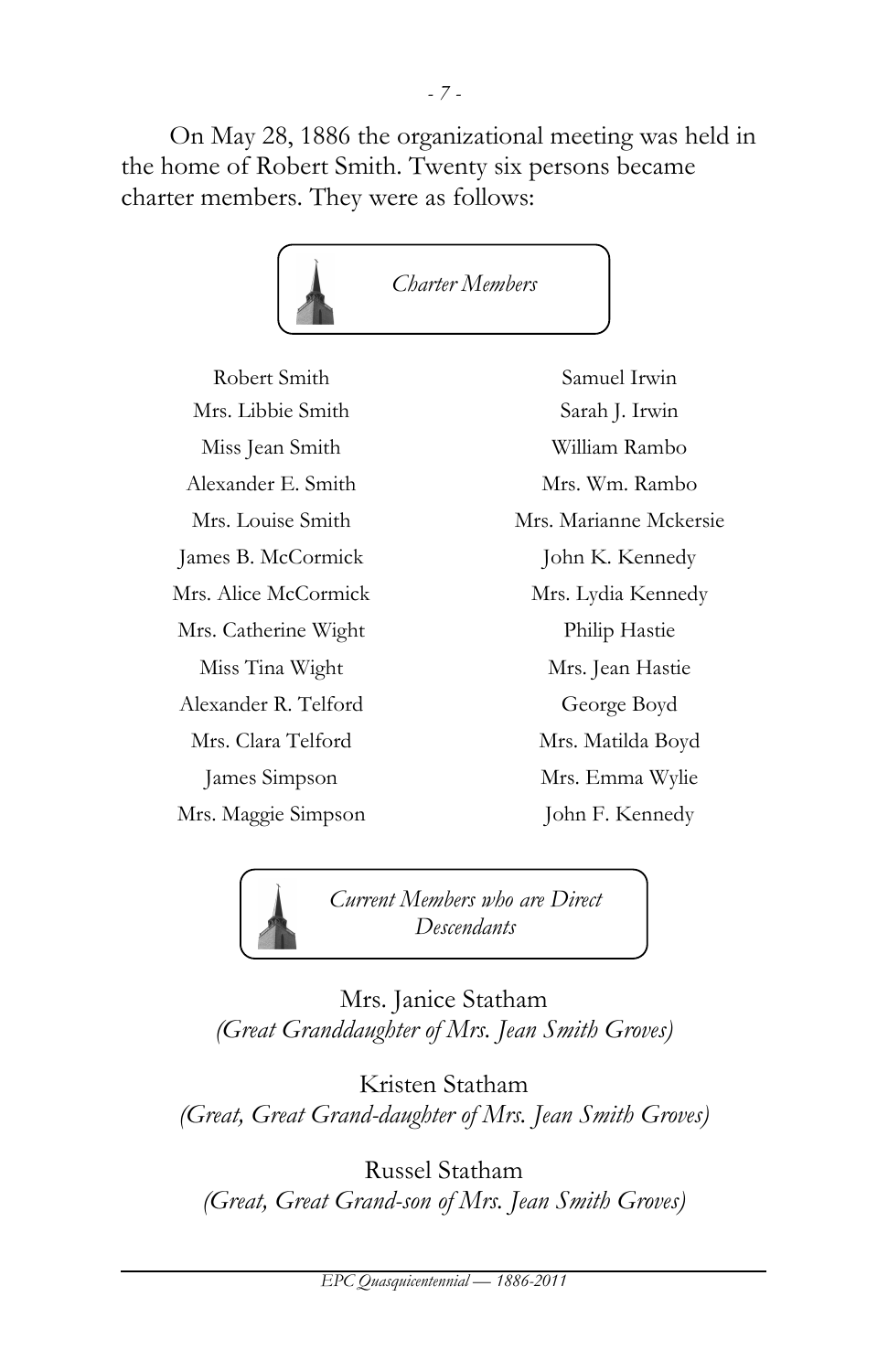The congregation worshipped for a time in the Union Church in Central Colony and later in the Washington Colony School building. In November of 1886, plans were made to build a church which was completed and dedicated, free of debt, on February 20, 1887.

A call was extended to the Rev. W. W. Gordon, and on Feb.21, 1887, he was installed as the first pastor of the church. Rev. Gordon continued as pastor of the

congregation until January1899. During Rev. Gordon's ministry, an addition was made to the church almost as large as the original building. The first organ was purchased about 1888 with some concern that it was an instrument of worship. As the first sermon of Rev. McCormick indicated, when Jesus Christ is lifted up, He will draw all men unto Himself. At the end of the first twelve years of the church there had been added 261 names on the roll!

During the fall of 1899,



**Rev. W. W. Gordon** *1887-1899 First Pastor*

the Rev. W. H. French, who had come to California from the east because of poor health, supplied the pulpit for several Sundays. He was elected and installed on December 1, 1899, and was known throughout the United Presbyterian Church as one of its ablest ministers.

During Dr. French's ministry, 82 names were added to the roll. By his life, sermons and work, he endeared himself to the whole community. He remained pastor until his death August 9, 1907. His body rests in the Washington Colony Cemetery.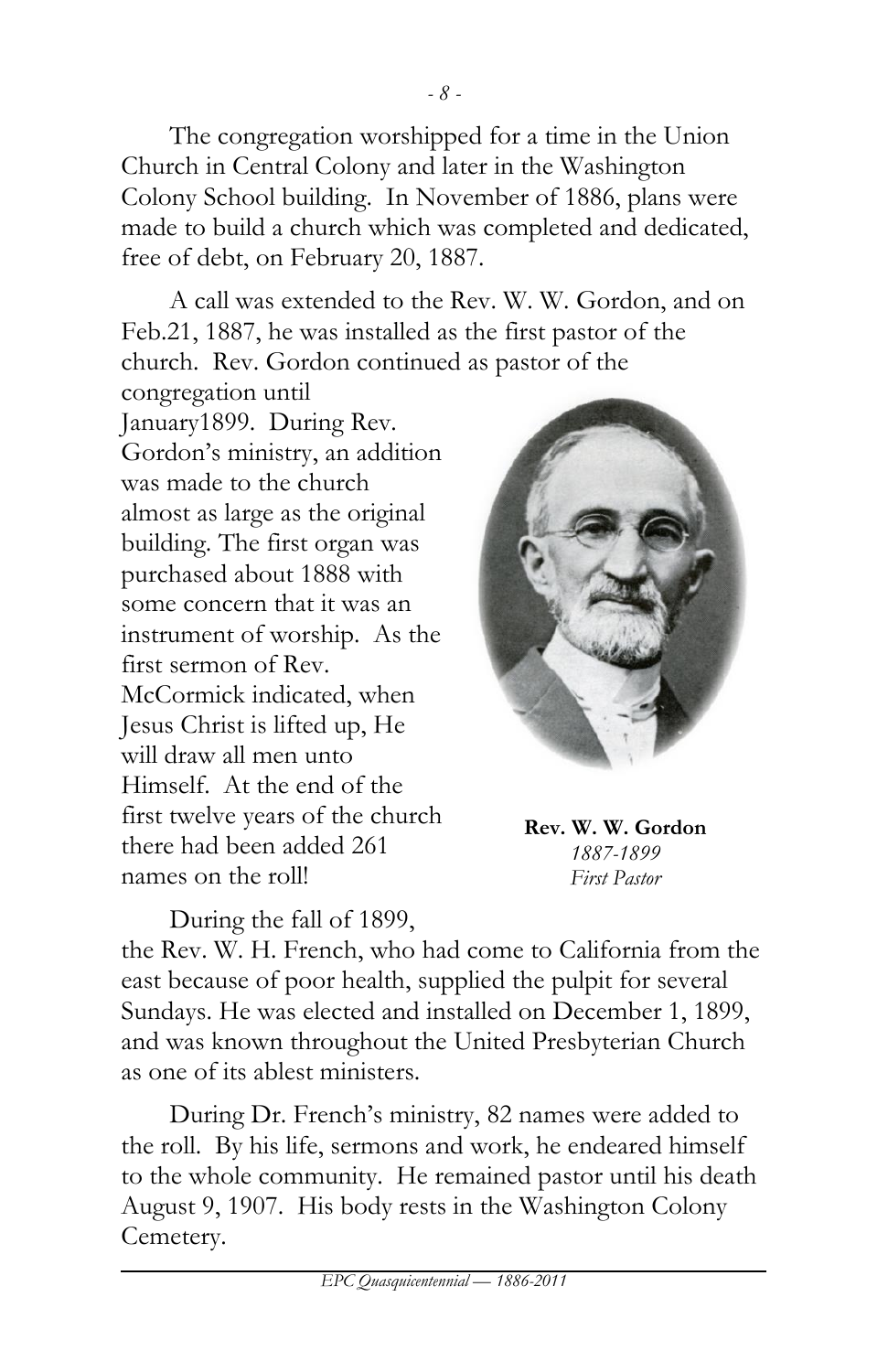Soon after the death of Dr. French, the congregation gave a unanimous call for the Rev. C. F. Crooks who was then in charge of a mission church at Agenda, near Salinas.

**Rev. W. H. French, D.D., L.L.D.** *Second Pastor 1899-1907*



During Dr. Crook's pastorate, 393 persons were received into the church. Around 1925 and 1926 the Swedish Methodist Church, the Easton Methodist Church, and the Oleander Congregational Church all disbanded. Many of these members chose to unite with the United Presbyterian Church. We find the names of a number of the future church leaders coming from these backgrounds. There had been a spirit of Christian unity among these groups as well as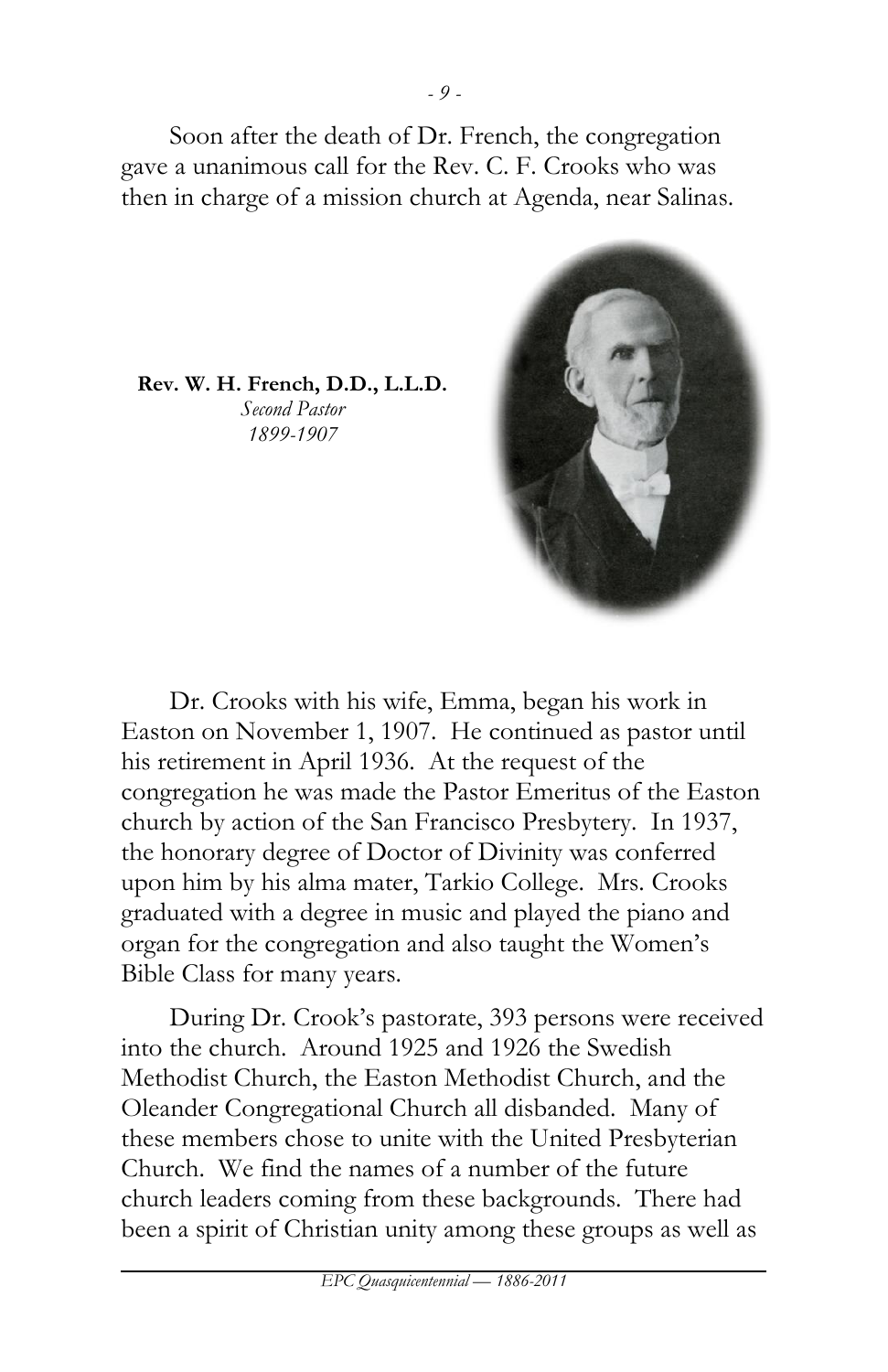with the Immanuel Lutheran Church which shares the same block of land.

In 1936, Dr. Crooks resigned after 27 years. He was asked to continue preaching for the church until a new pastor

was found to replace him. He was paid \$15.00 a Sunday and his yearly salary had been \$1,400. His daughters, Katharine and Lois, were active members of the church and both played the piano and organ as their mother had in the past.

Dr. Crooks resided across from the church until his death in 1955 at the age of 91. He is buried at Washington Colony Cemetery. Dr. Crooks is remembered as having a fine singing voice and played the violin. He was a man of prayer and a gentle man of God, the



**Rev. C. F. Crooks, D.D.** *Third Pastor 1907-1936 Pastor Emeritus 1936-1955*

fruit of the Spirit being very evident in his life.

On April 15, 1936, the Rev. Harold S. Wilson with his wife, Helen, and year old daughter, Joyce, came from Prosser, Washington to assume the pastorate. Janet and James joined the family in the years to follow.

The church continued to grow under his leadership and many improvements were made to the church building. The sanctuary was remodeled and completely refinished through out. A new foundation was put under the church, and new porches and steps were added. The annex was remodeled, adding six more Bible School classrooms. The kitchen was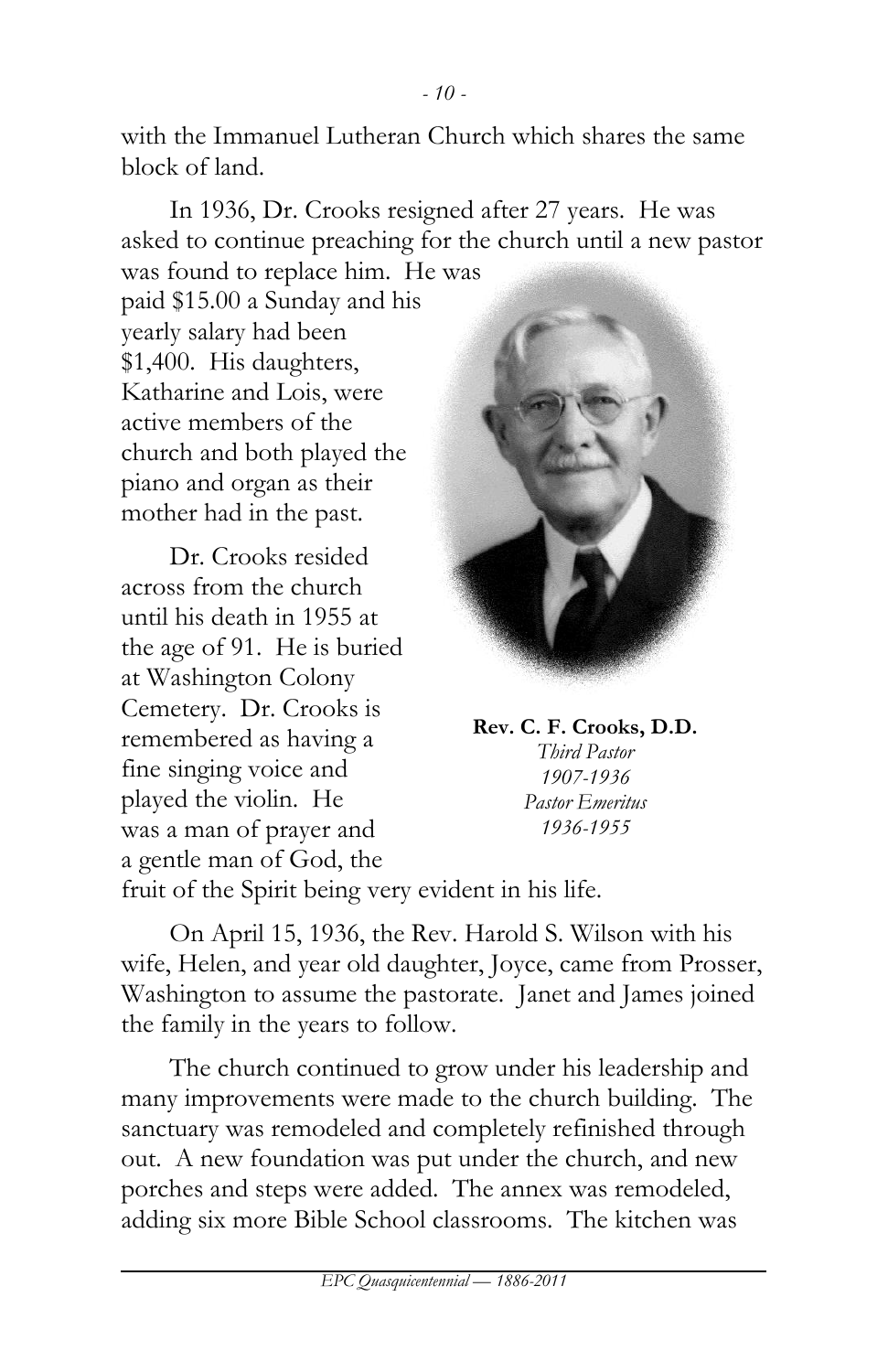rebuilt, and a storeroom and basement were added. Three lots west of the church were purchased to provide parking space and allow for any future expansion. Because of his interest in electronics, the tower of the church was wired to allow for music to be amplified from it. The church became known as "The Church with the Singing Tower".

Along with upgrading the facilities, zeal for the Lord's work was evident. Mission giving increased and a concern for reaching out into the community for Christ was a high priority. Dr. Wilson was noted for his love of people. If a



**Rev. Harold S. Wilson, D.D.** *Fourth Pastor 1936-1949*

farmer needed help or work was needed on the church, he was there to offer himself in love and service. Many in our present congregation were young people during his ministry and their lives were greatly influenced by his love for Jesus Christ and his warm concern that encompassed the youth as well as adults. His children's sermons held the rapt attention of youth and adults alike.

Loren Lewis began his seminary training at Pittsburgh-Xenia Theological Seminary in 1946 and several other young

people were laying plans for full time ministry.

In July 1949, Dr. Wilson resigned to assume the responsibility of Superintendent of Missions for the Synod of California. The following year he received the honorary degree of Doctor of Divinity from his alma mater, Sterling College. In 1981 after a stroke and three years in a rest home his wife, Helen, died. During Harold's ministry she had been very actively involved in the Women's Missionary Society.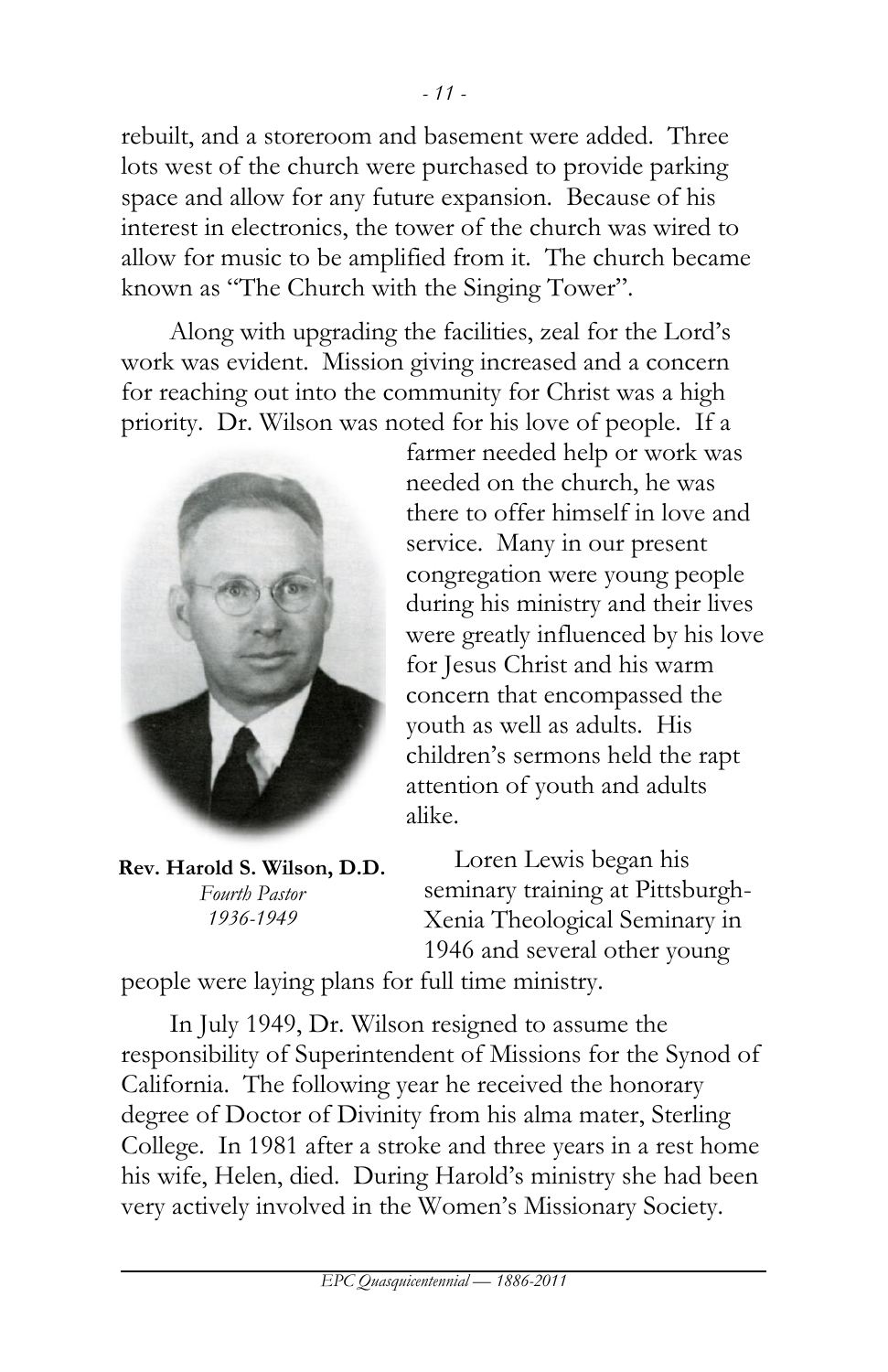We thank Dr. Wilson for the preservation of many of the historical records of our church. His contributions have been invaluable to this Committee. Dr. Wilson died in March, 1987 and is buried along with Helen at Washington Colony Cemetery.

Following the resignation of Dr. Wilson, a call was given to the Rev. Ralph Hawthorne. Rev. Hawthorne with his wife, Margaret, and two sons, Roger and Tim, began their ministry here in October of 1949. A daughter, Margaret Nell, was born just before they left Easton. They had formerly been at the United Presbyterian Church in Portland, Oregon.

When the Hawthornes arrived, plans for the building of our present sanctuary were in their infancy. Under Rev. Hawthorne's leadership, construction was completed and the



**Rev. Ralph R. Hawthorne** *Fifth Pastor 1949-1957*

building was dedicated March 30, 1952.

A young, musically gifted high school boy, Richard Cencibaugh, the grandson of former pastor, Dr. C. F. Crooks, secured the Hanford theater pipe organ for the church. Through his efforts and those of a number of volunteers, work began on the organ.

During Pastor Hawthorne's ministry, our missionary interest was at a high. Spring and Fall Schools of Mission were

conducted. Thank Offerings were the largest in the history of the church and we began the pattern of exceeding our mission giving goals.

Several of the young people of the church entered full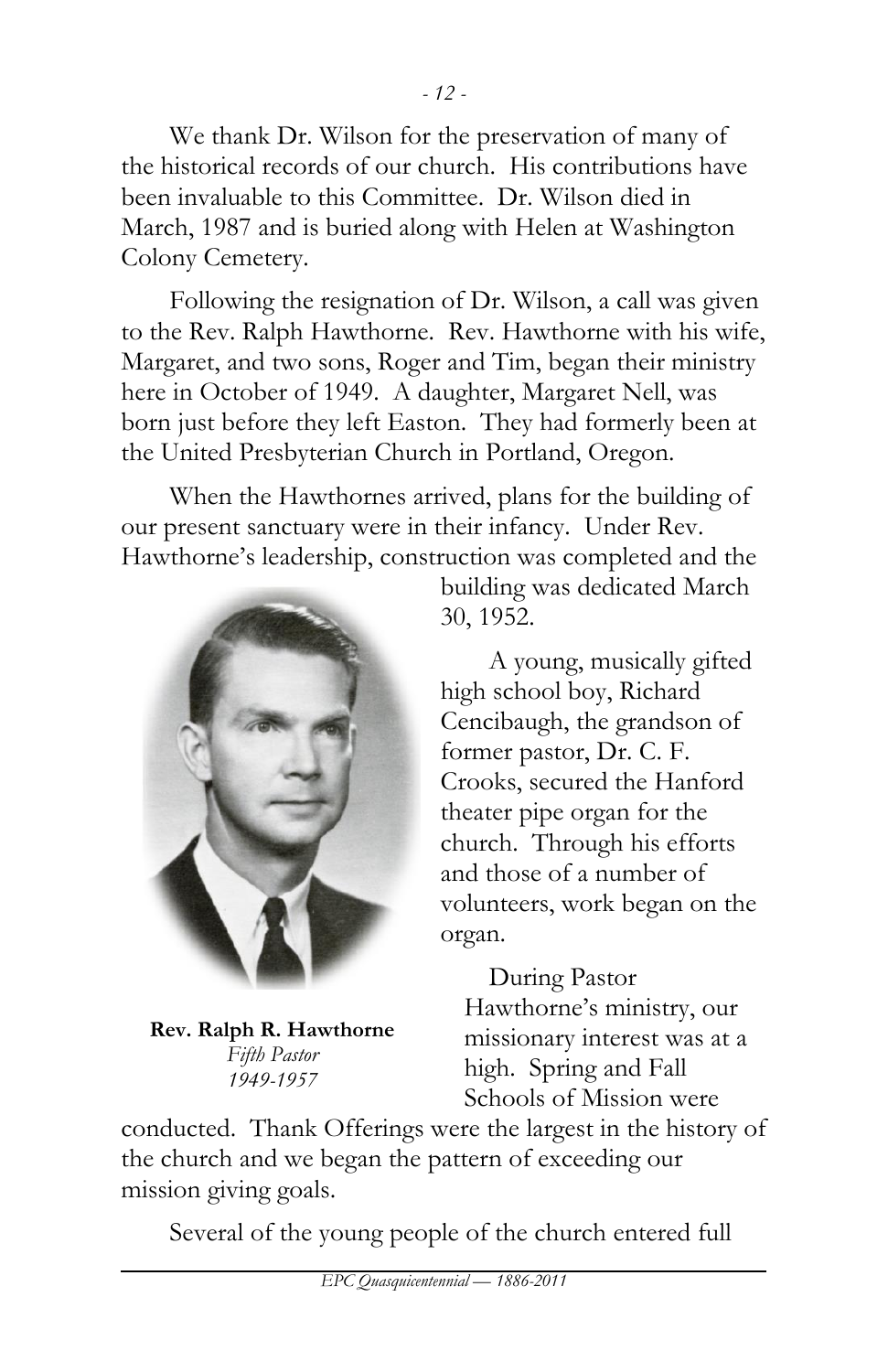time Christian work. Ruth Mary Alexander began her linguistic work with Wycliffe Bible Translators, Lois Bixby enrolled in the Department of Christian Education of Pittsburg-Xenia Theological Seminary, and Rodric Pence went to Korea with TEAM.

Ralph with his gentle spirit and Margaret with the gift of hospitality made a great team. She welcomed anyone who came to the door and was especially an encouragement to the young people. In August of 1957, Rev. Hawthorne accepted a call to the United Presbyterian Church in Albany, Oregon. After the death of his wife and his retirement, he now resides in Green Valley, Arizona.

Following Rev. Hawthorne, a call was given to the Rev. Dr. Dwight A. White who was serving the Ingleside United Presbyterian Church in San Francisco. He accepted the call

and began his ministry in Easton in February of 1958 along with his wife, Jean, and children, Bill and Becky.

In 1958, the work which Richard Cencibaugh had begun on the pipe organ was completed and the organ was dedicated. With the fine quality of the instrument, the ministry of music was enlarged. During 1960, the pastor's study was added to the existing office and a secretary joined the staff. Work had begun on the 10,000 square foot Educational Building



**Dwight A. White, D.D., D. Min.** *Sixth Pastor 1958-1966*

within a year after Pastor White arrived. Under his leadership, the fine structure that we have today was dedicated in June 1961.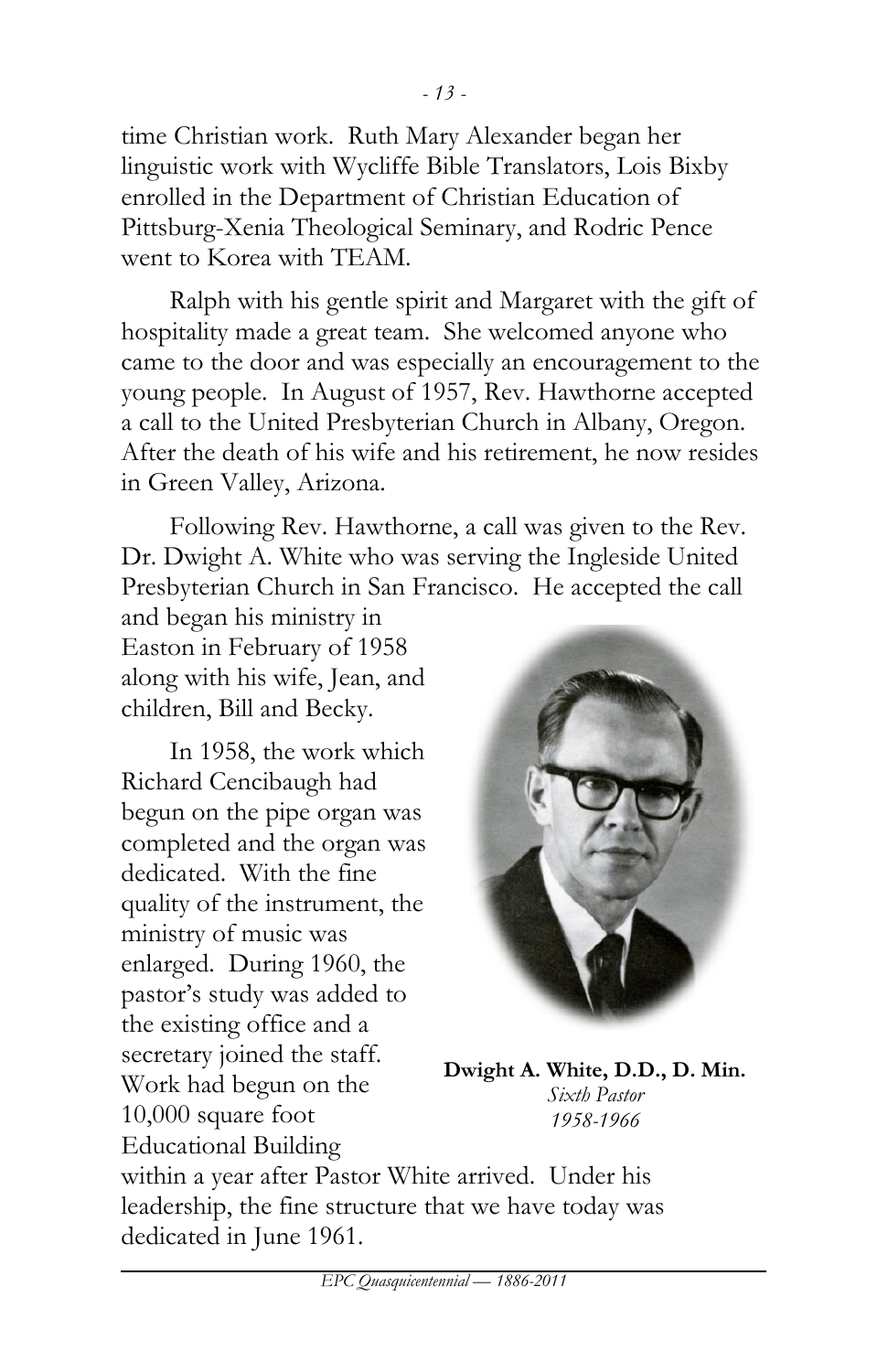Church School enrollment reached 355 and the worship service average was 207. An effective youth stewardship program began and a youth club for pupils in the third through eighth grades began on Wednesday afternoons.

During this time, Alan Pence left for New Guinea to begin work with Wycliffe Bible Translators.

Under Rev. White's leadership, the new manse on Eunice Street was completed in 1965.

In 1966 Rose Mary Talbot, a Christian Education worker, was brought here to give expert suggestions on making our adult and children church school more effective. She spent ten weeks having workshops and meeting with teachers and leaders of the church.

Pastor White was greatly respected and loved. Jean in her quiet way could always be counted on to do anything that she was asked to do. Dwight exhibited an outstanding gift of Administration and preaching as he led this church and served as Stated Clerk of Presbytery. The honorary degree of Doctor of Divinity was conferred on Dwight by his alma mater, Westminster College, and he earned the Doctor of Ministry from Drew University.

In May of 1966, the Whites moved to Indiana to serve as the Area Counselor for the Fifty Million Fund (1966-1967). Rev. White then accepted a call from the Presbyterian Church of Liberty Corner New Jersey in June 1967 staying for 21 years. The next three years were spent at the Old First Presbyterian Church of Newark New Jersey. In 1991 Dwight retired and they presently live in the family home in Ryegate, New Jersey.

The congregation voted to accept the Rev. Dale Bracey to be the new Pastor following Dr. White. In December 1966, the Rev. Dale Bracey and his wife, Barbara, and sons, Jeff and Todd, began their ministry in Easton. Rev. Bracey was a graduate of Union Theological Seminary and came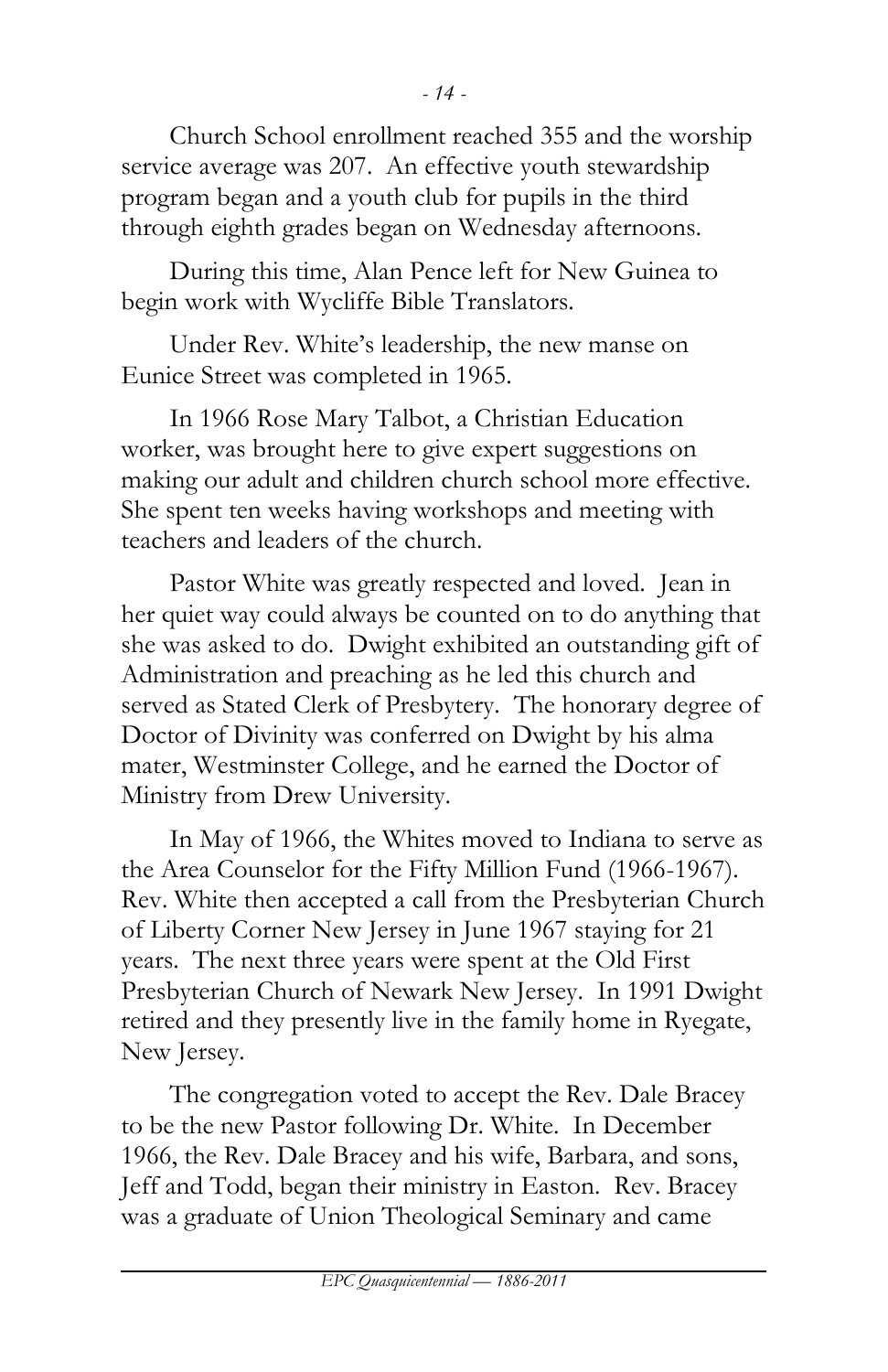Small Group emphasis began during Pastor Bracey's ministry. He and Barbara began a college PROBE (Person-Related-Open-Bible-Encounter) Group which grew and had great vitality during his tenure. They also began several experience centered SEES groups for Bible study and personal growth as well as a marriage enrichment group.

In 1972, two individuals along with Pastor Bracey received training in leading Transactional Analysis groups. Following the training, several groups began. Barbara Bracey was an excellent teacher and artist and worked alongside Dale with the young people who met in their home.

"Operation Interrobang," a church-wide planning conference, took place in 1971. It was at this time that the



**Rev. Dale Bracey** *Seventh Pastor 1966-1972*

church's statement of purpose was developed and approved by the Session.

A financial milestone was observed in January, 1970 at the Annual Meeting when the mortgage on the Eunice Street manse was burned, and the church again became debt free.

A close bond of friendship developed between many who were strengthened in their Christian pilgrimage.

From Easton, Rev. Bracey and Barbara went to St. Peters by the Sea in Palos Verdes. He then went to Phoenix, Arizona where he became the Senior Pastor of

the Orangewood Presbyterian Church. After retirement, they settled in Los Gatos, California.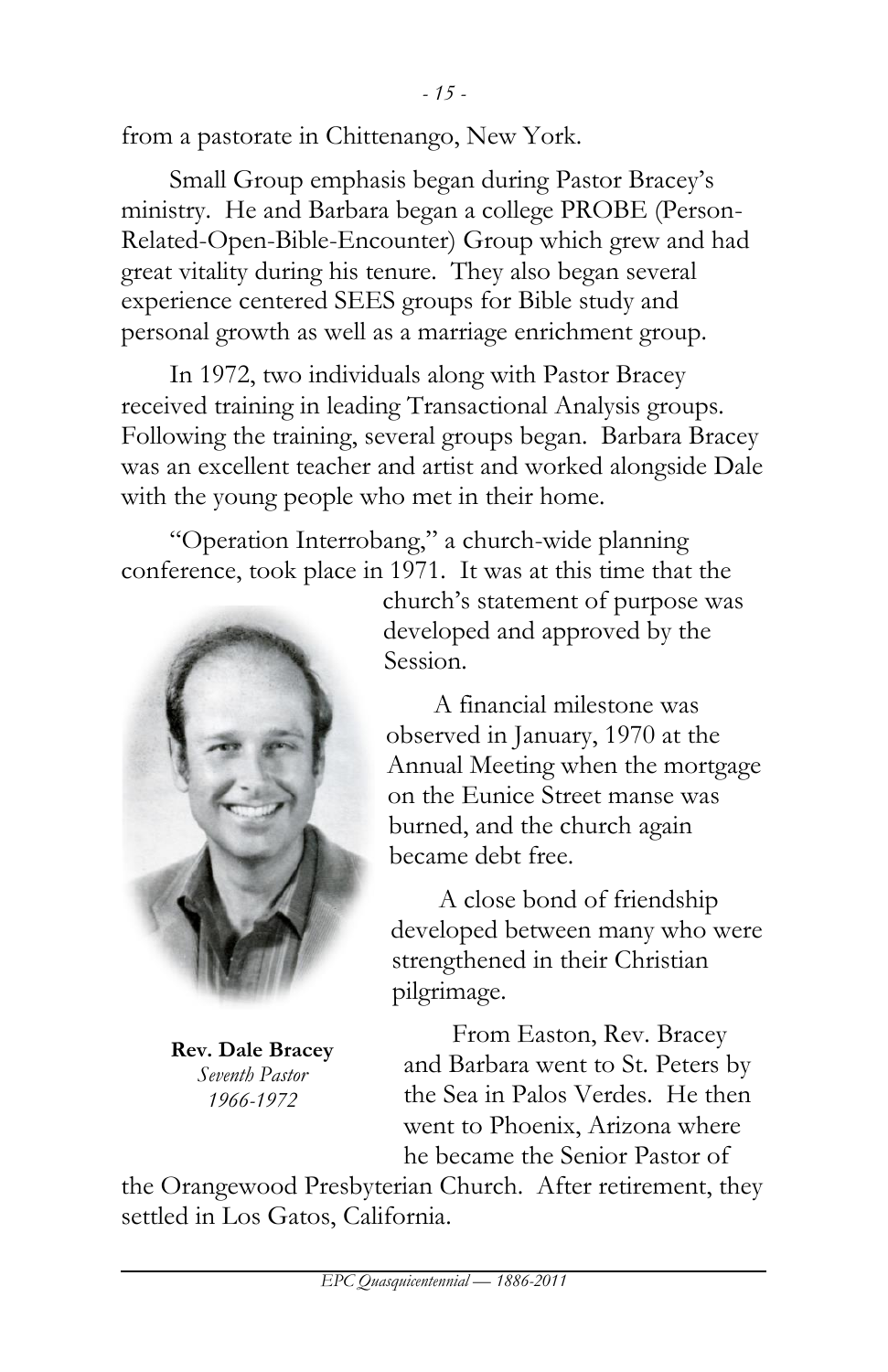After a long search, the Pastor Nominating Committee presented the Rev. Raymond Riese to the congregation. He was accepted as the eighth pastor of the congregation. Rev. Riese came with his wife, Margaret, and daughters, Merrilee and Robyn, to begin their ministry in January 1974. Their twin sons, Stephen and Mark, were enrolled in college elsewhere. The Rieses came from the Trinity United Presbyterian Church in Seattle, Washington.

One of the first goals Pastor Riese set for himself and for the congregation was to share the Gospel of Jesus Christ with each home in the Easton area. This remained a top priority to the end of his time in Easton.

In 1975, Gary Nesper was hired as a full time Youth and Choir Director, and Rev. Riese completed a Doctor of Ministry program at Fuller Theological Seminary in 1976.



**Rev. Raymond L. Riese, D. Min.** *Eighth Pastor 1974-1986*

Over the years, Dr. Riese had been actively engaged in a jail ministry

and trained several of the lay people. Basic Belief Classes were taught periodically in homes by Pastor Riese. These classes were for active and inactive members as well as nonmembers. Nearly 400 persons benefited from the series.

Margaret Riese was an excellent Bible teacher and was the lead teacher at the Interdenominational Women's Bible Study for the entire time they were in Easton. She taught the College Sunday School class and any number of other studies over the years. She was also active in the Women's Missionary Society.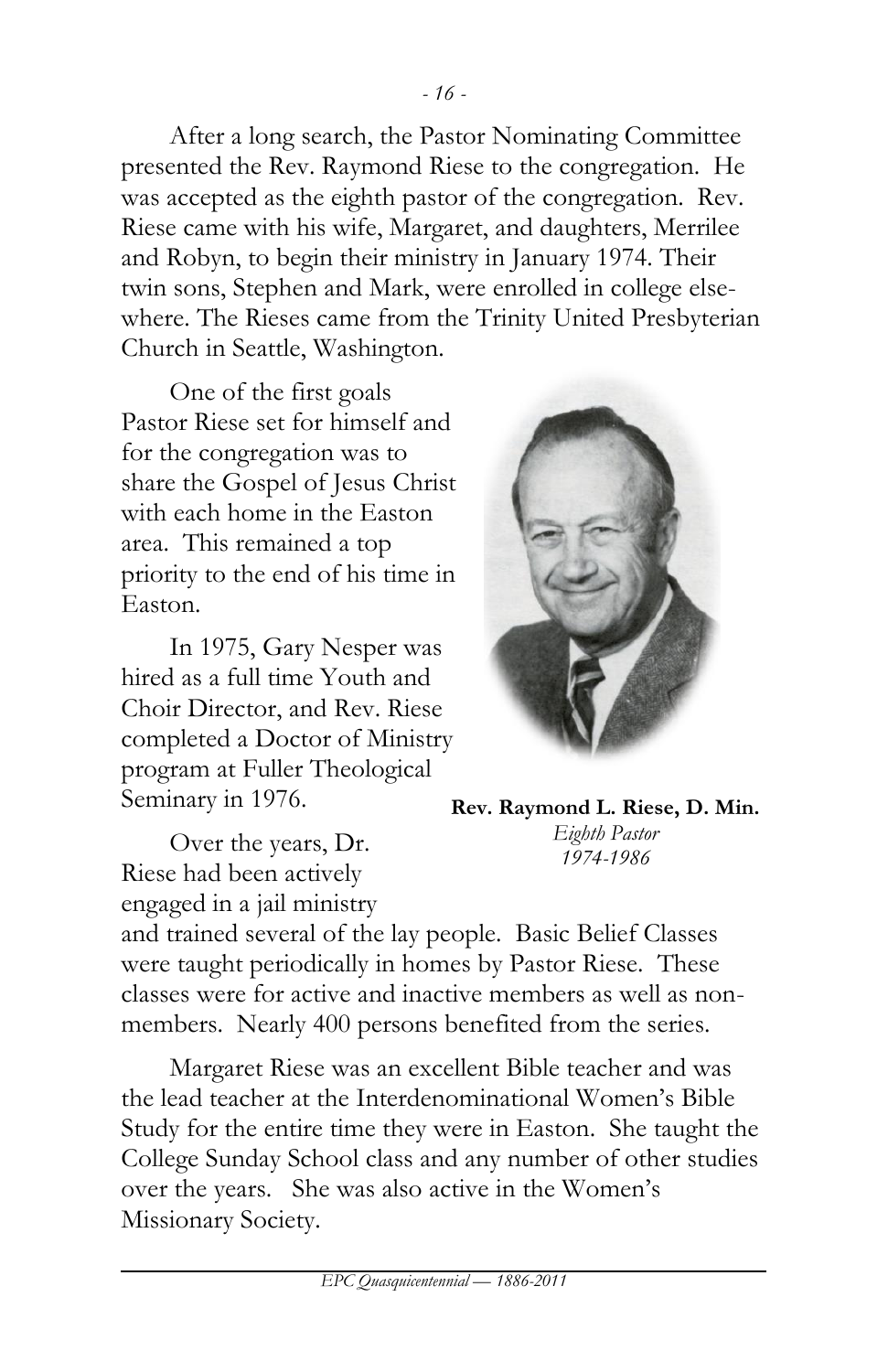In 1978 the Session made the decision to add an Assistant Pastor to the staff. A call was given to the Rev. Daniel J. Price who had just completed his training at Fuller Theological Seminary. He came to Easton in August with his

*- 17 -*

wife, Karen. As well as preaching once a month, Pastor Price was responsible for the youth ministry. The Easton Learning Center was started with it being a part of the church budget, but it soon became self-supporting as it is today. At the present time there is an enrollment of 32 children with three teachers.

Two of the young men were studying for the ministry. Gary Foster had left for Fuller Theological Seminary in 1974. After he was ordained, he began his pastorate at the St. Mary's Presbyterian Church in



**Daniel Price** *Associate Pastor 1978-1987*

Idaho. He continued there for his entire ministry. Philip Moran studied at San Francisco Theological Seminary and after his ordination, went to the Community Presbyterian Church in Vacaville, California. He has been in Boise, Idaho at the Covenant Presbyterian Church for twenty years.

In 1980, the "Sweet Sounds", a children's choir, was begun by Patty Musson. This was a tremendous outreach to the community.

Frank Thompson was added to the staff as an Administrative Secretary. This enabled the church office to remain open five days a week and provided opportunity for the pastors to devote their time to ministry.

Two refugee families were sponsored by the church.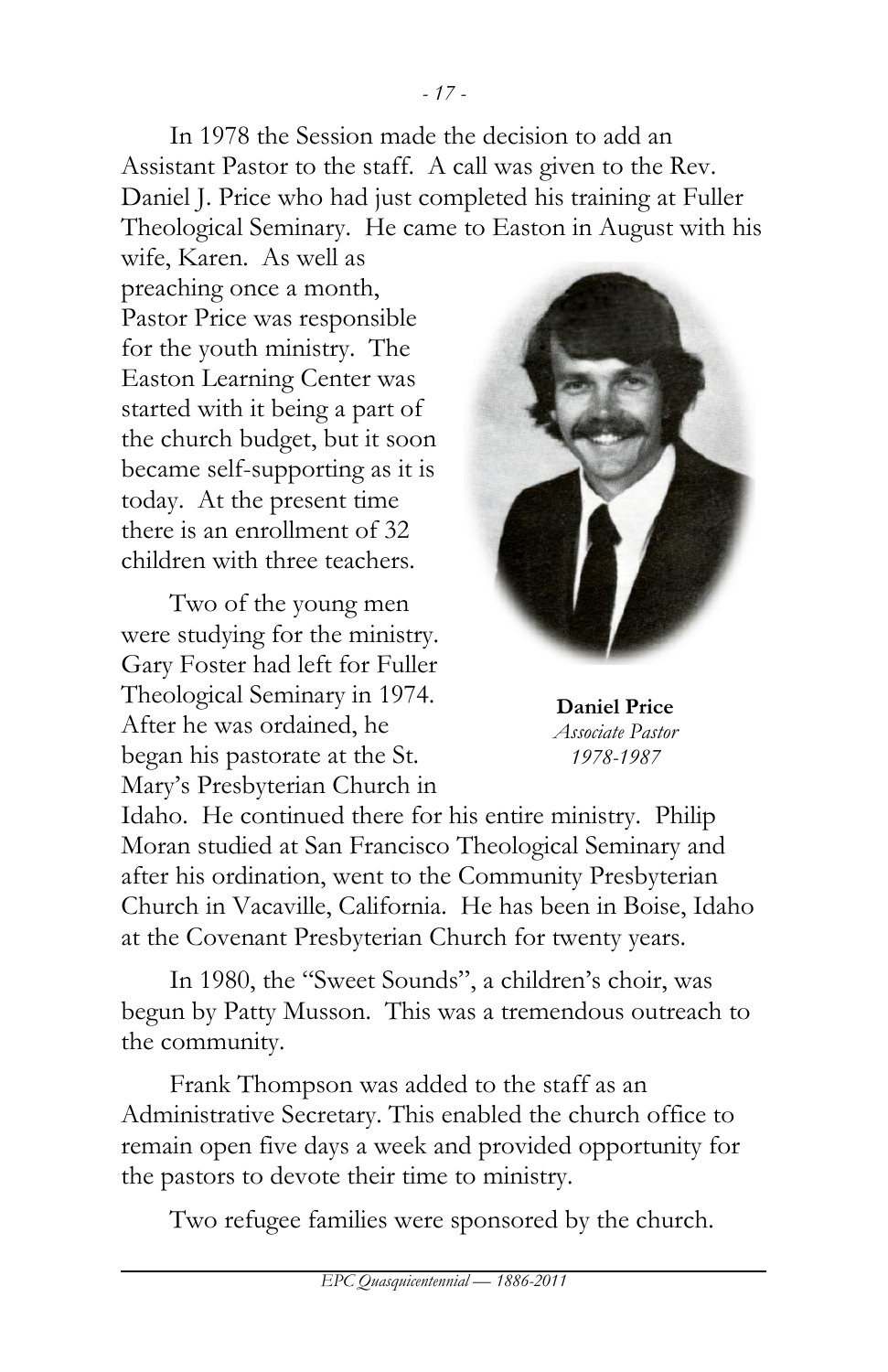This was a rewarding experience to see the families become self-supporting and to receive two of the individuals into the membership of the church.

In 1981 under Dan Price's leadership, the first Mission to Mexico was taken. This mission has continued each year during Easter vacation, and has been a life-changing experience for many youth and adults.

In 1985, Pastor Riese began to train 10 individuals in the Bethel Bible Series. The congregational phase began in October of 1986 with Lilace Turmon leading it.

Under Dr. Riese's leadership plans were made for the third and final phase of the over-all building program. The ground breaking for the Family Center took place on March 2, 1986. The \$640,000 structure was built by David Hoff and Hoff Construction Co., and was dedicated November, 1986. Norman Covell was the Chairman of the building committee in the initial stages and Carol Westeren took over when he moved. Five stained glass windows were made by John Banas. The window in the church office was made by Jeanne Gardner. Each window was purchased to honor various family members. The Family Center included a full kitchen, offices, full basketball court, restrooms, and storage rooms. It has opened many new opportunities for ministry to the community.

In 1986 Mark Lanford, a son of the congregation, was hired as Choir Director and continues to the present time.

During his time in Easton Pastor Riese studied at San Francisco Theological Seminary for his Doctorate in Sacred Theology. Perhaps Dr. Riese's strongest gift was that of Pastor. He had a heart for God's people that was especially evident in his visitation ministry. He had a good sense of humor, was a music major in college and joined instrumentalists in the congregation on his violin. He had a beautiful singing voice with which he blessed the congregation by using it on occasion as a part of a sermon.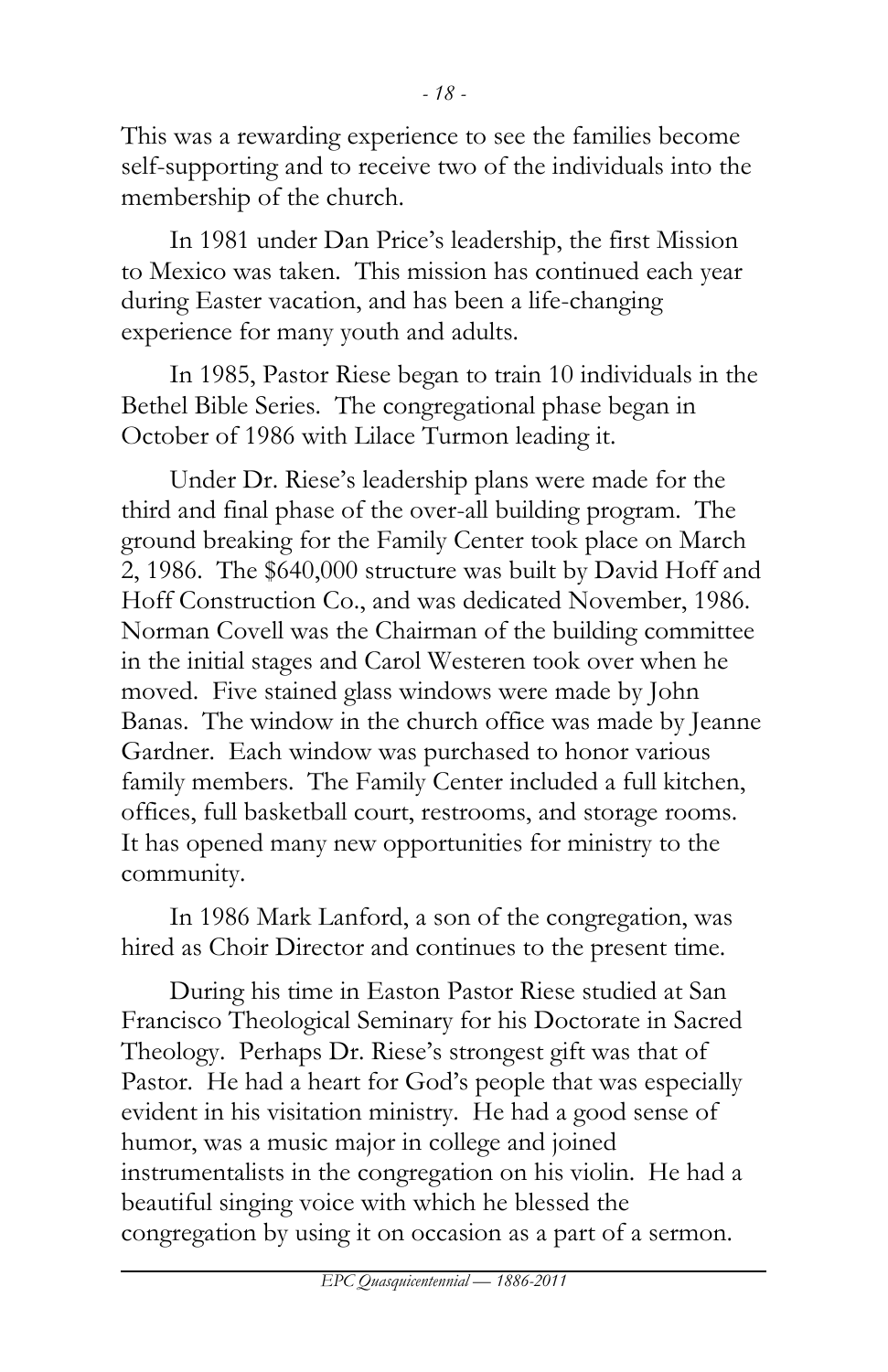#### **Easton Presbyterian Church**

*by Rachel Dack Written for the 100th Anniversary*

*Rooted in faith in our Lord Jesus Christ, They banded together to grow In wisdom and truth as they worshipped the Vine, Whose branches we are, bowing low.* 

*In wisdom and service, with Spirit-filled lives, Their fellowship blossomed with love. They shared of their struggles as well as their joys While God gently guided above.* 

*Through tumult of wars, through changes and growth And failures so common to man, We've witnessed Christ's purposes winning the race, As He works out God's great sovereign plan.* 

*Our heritage great—those saints who've gone on, In answer to their dear Lord's call; That great cloud of witnesses cheering us on, Brings courage and strength to us all.* 

*Sons and daughters remain and unions take place, Bringing children to add to His Church; These children are jewels in our precious Lord's sight, For each one represents a re-birth.* 

*Our church must grow on in the years yet to come, Reaching out to the needs of all man; That need is the Lord to dwell in each heart, So we'll witness and share all we can.* 

*God knows our future-we trust Him to guide, To bless and to show us the way. We'll trust in His leading; with courage move on, Until that Great Homecoming Day*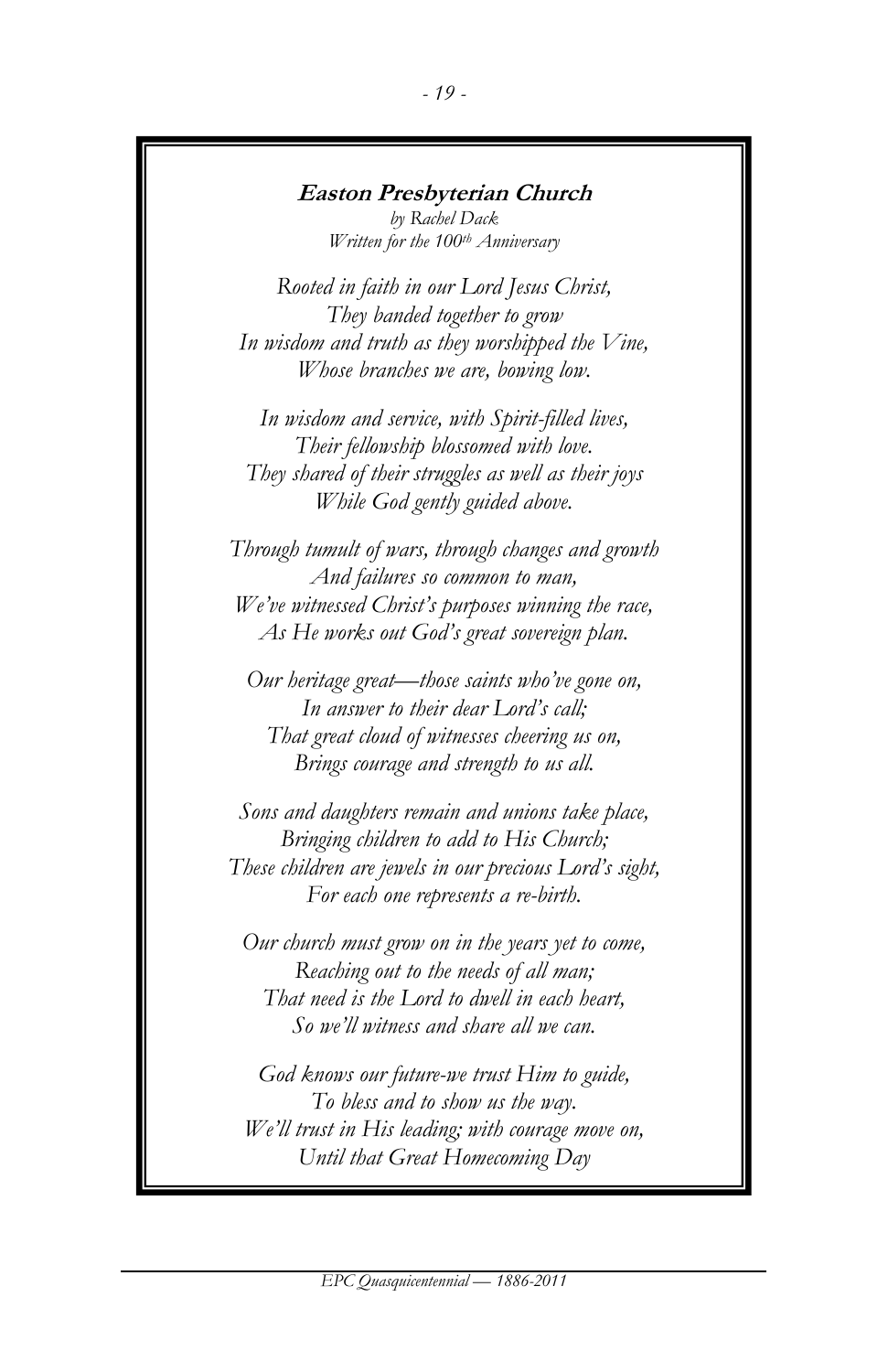#### **"A Centennial of Love"**

*by John Dack Song written for the Centennial* 

*A centennial of love. A gathering of faith. Our hearts unite as one to sing and celebrate. All glory be to God whose Holy Word we trust. We thank our God for this centennial of love.* 

> *One hundred years before us, This Easton church began, When twenty-eight believers Believed the Lord's command.*

*Through years of growth and changes And struggles on our way, His binding spirit kept us, For here we are today.* 

*Go ye among all nations, We've heard the great command. We 'ye, sent our missionaries To teach and lend our hands.*

*And locally around us We've tried to be a light, To share the truth-to love And do the work of Jesus Christ.* 

*Who could know our future, But God who knew our past. As long as we abide in Him, Our fellowship will last.*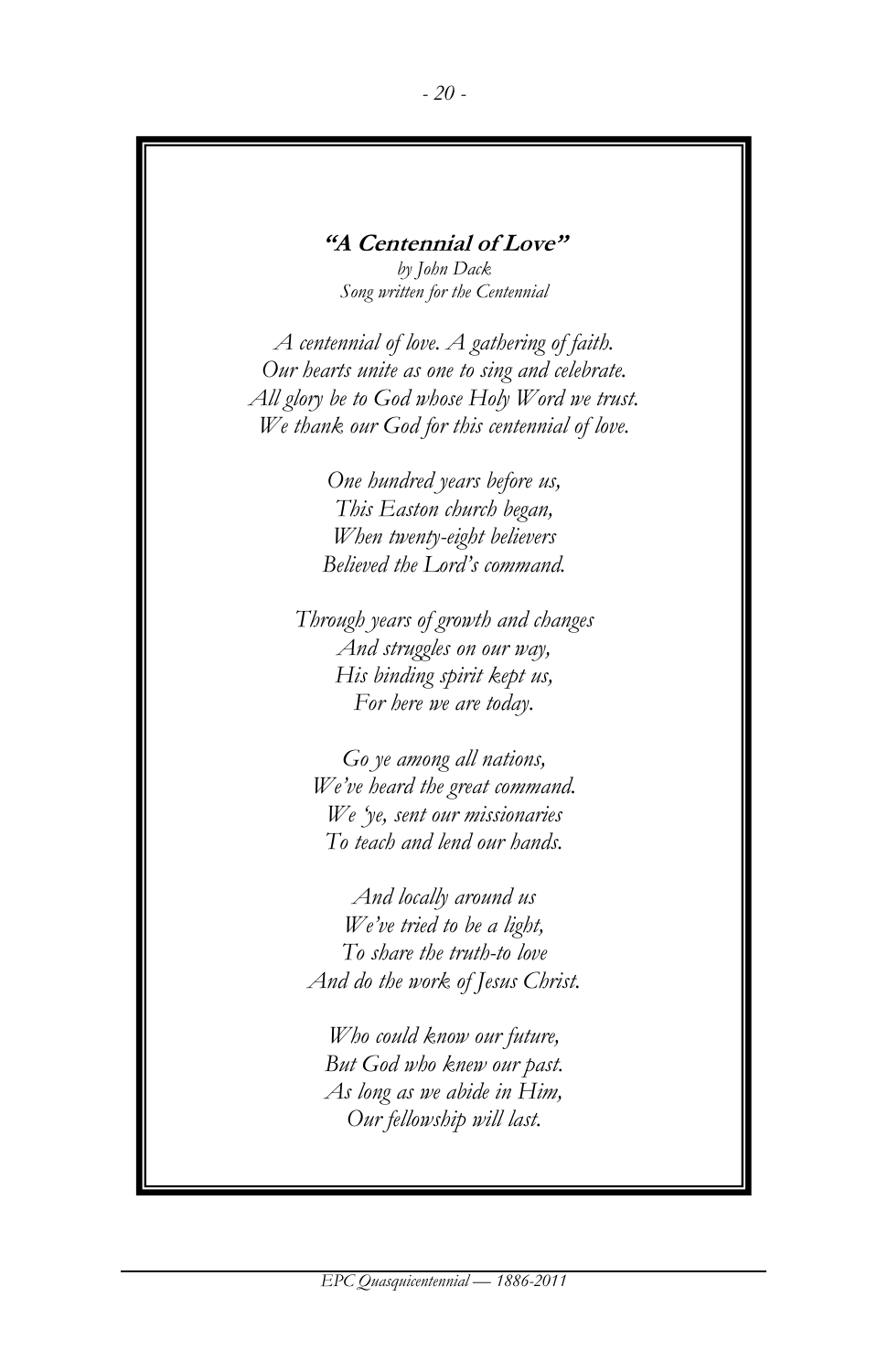After almost thirteen years, the congregation was saddened to see Pastor Ray and Margaret answer a call to the First Presbyterian Church in Yakima, Washington. In September, 1986 the Farewell Reception was held as the first event in the Family Center. After retirement, they moved to Shoreline, Washington and Ray took a part-time position at Calvin Presbyterian Church and preached frequently in that church and many others who needed a substitute pastor.

A Pastor Nominating Committee was formed to take on the task of replacing Pastor Riese. Because Rev. Price was still on staff, he took over the responsibilities of the church providing stability while an interim pastor was found.

Dan taught many Communicant Classes for the youth and Sunday School classes for the adults during his ministry here. With Karen, he facilitated Small Groups and several Marriage Communication classes. Karen received her Doctor of Psychology in Marriage and Family while they were in Easton and had a counseling office in the Education Building. This was a wonderful asset to Dan's ministry. Youth ministry is difficult in these times. We appreciated Pastor Price's commitment to the Lord, to the youth and adults of this church. To have had him on the staff enlarged the ministry of the entire church.

The Price's left in early February of 1987 with their son, Michael, for Aberdeen, Scotland, where Dan would begin his advanced theological studies. He received his Doctor of Systematic Theology in 1991, followed by three years as a pastor in Zurich, Switzerland. They had a daughter, Heather, born while in Scotland. He is currently the Senior Pastor at the First Presbyterian Church in Eureka, California.

The church was fortunate to have the Rev. William Antablin come on board in early 1997. His wife, Florence was a blessing also and became an immediate friend to everyone. They were familiar to many of the congregation. Bill was the pastor at University Presbyterian Church when it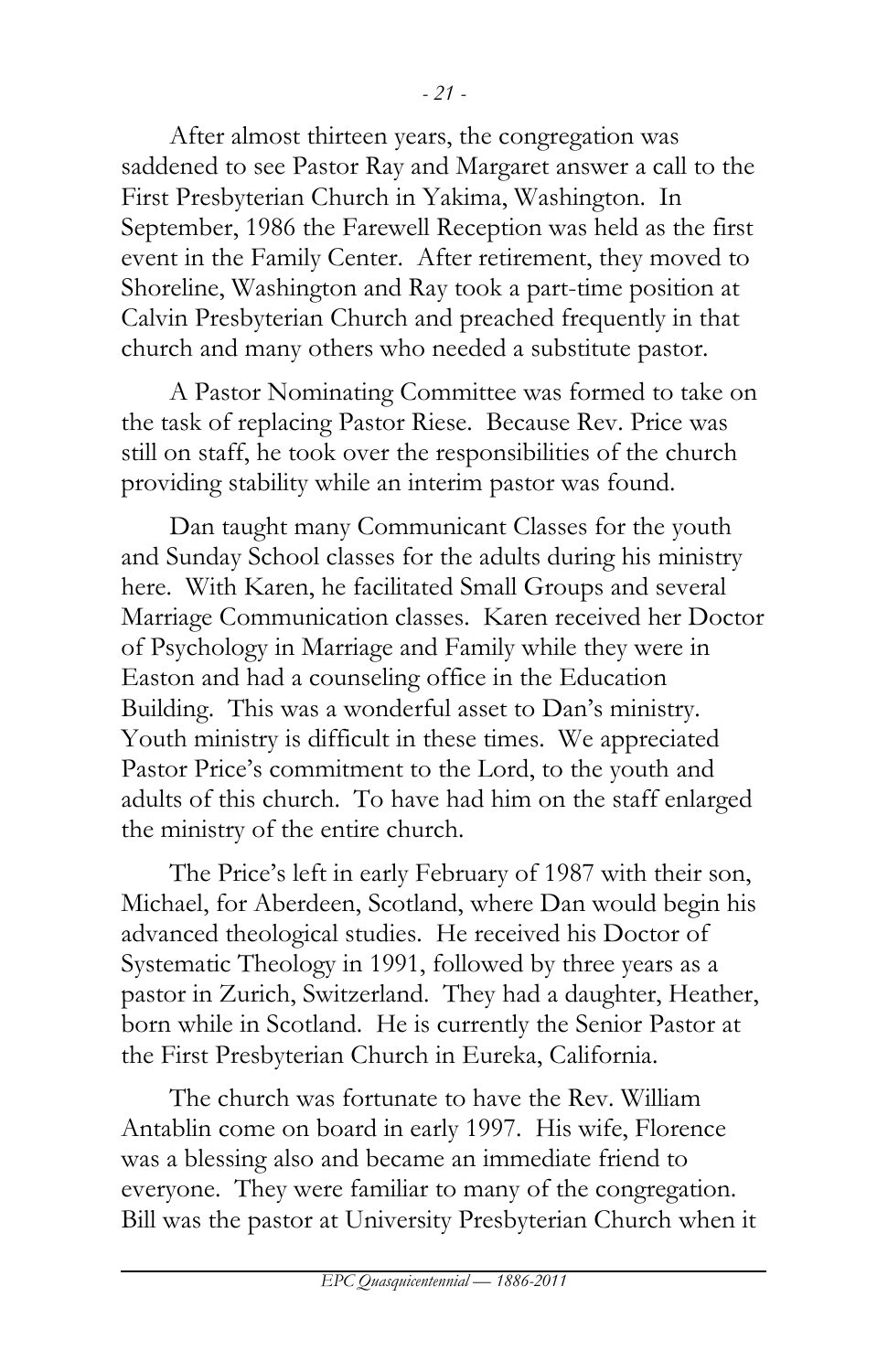was organized as a yoked church with a Methodist church. He had also served as interim pastor in several churches in the San Joaquin Presbytery. They had served in Saudi Arabia and had a world view and a special interest in missions.



**Rev. S. William Antablin** *Interim Pastor 1987-1988*

The youth ministry was a high priority, and Will and Barbara Reimer were secured to fill the need. Pastor Bill taught a number of classes in Sunday School and during Lent on Wednesday evenings. Florence taught an interpersonal relationship class called "Growing Closer" which drew a sizeable number of young couples. Lilace Turmon taught the Bethel Series on Sunday evenings.

It was during this time that the final payment on

the loan for the Family Center was paid. It was debt free!

The opportunity opened to distribute food to low income families through the EOC program. The Family Center was an excellent place for this ministry. The 16 to 20 volunteers often served two hundred or more families every month. The ministry continued until 2006. A smaller food pantry, supplied by the Deacons, continues to provide for walk-ins.

In 1987, Eva Poytress and her husband, Rod, became Dinner's Chairmen. Then Eva and Willetta Ennen became Co-Dinner Chairmen. Eva was asked later to be Kitchen Supervisor to oversee the many people inside and outside the church who use our excellent facility.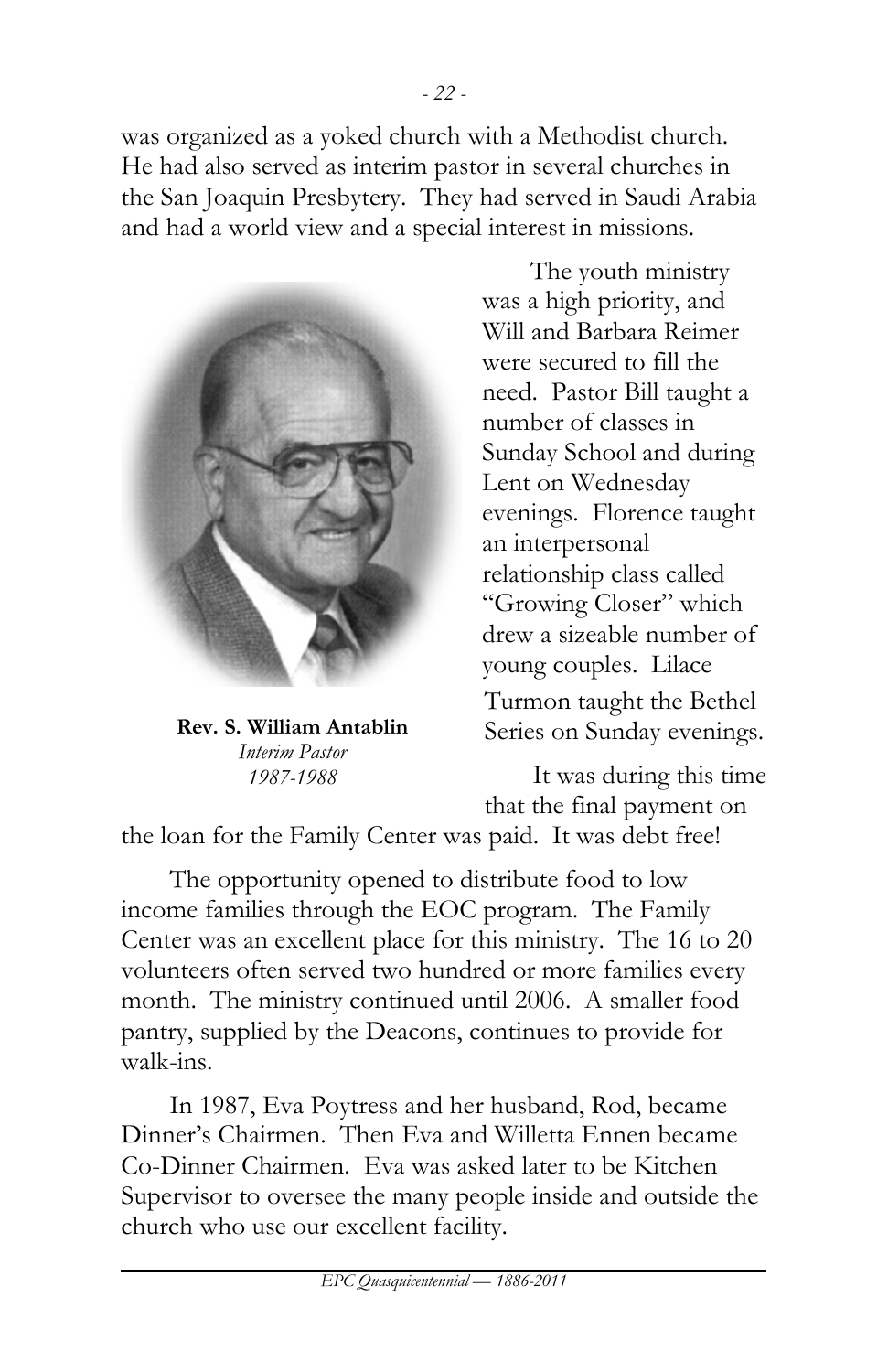A call was given to Doctor Lee Hicks. After serving twenty six years in four different parishes in Nebraska, Doctor Hicks and his wife, Barbara began their ministry in Easton on January 1, 1988. They left behind their son, Kirk, and daughter, Kerry.

During Pastor Hicks' seven years here, the Prayer Chain was re-activated. With the administering of ashes, Ash Wednesday was observed. It was during this time that the Deacons began a Children's Clothes Closet. It remains the only clothes program that serves just children in all the

Fresno area.

At the request of Pastor Lee and Barbara, the congregation voted to sell the manse to them for \$35,919 with the understanding that the church would have the option to buy it back when they left Easton. Since most pastors prefer to own their own homes today, it was decided to allow the Hicks to sell the house.

The Stephen's Series Lay Counseling classes were taught by Pastor Hicks with



**Dr. Lee Hicks** *Ninth Pastor 1988-1994*

a sizable number of individuals taking advantage of the instruction.

He brought Prof. Henry Schmidt from the Mennonite Seminary to do an evaluation of the present method of decision making in the church. He recommended the "Commission" system rather than the present "committee" method. This eliminated the former committees and the larger number of individuals serving on them. It was to be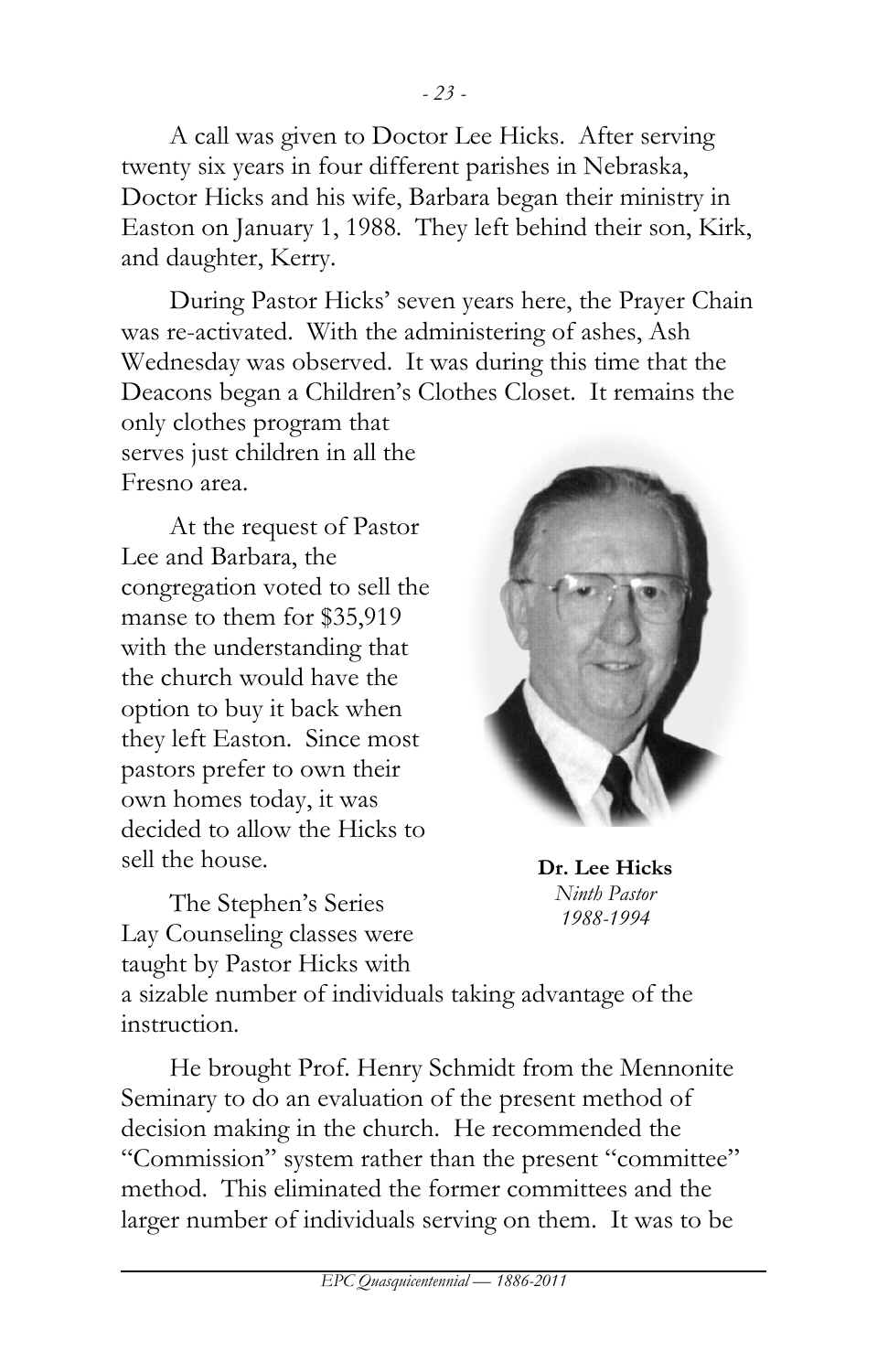evaluated after a year.

An "Easton Hispanic Probe" began as a joint venture of Easton Presbyterian Church and Immanuel Lutheran Church. The Probe showed that the Jehovah Witnesses had gotten a number of Hispanics to join them and many more were attached to the Roman Catholic Church. The Rev. Edmundo Hassentenfel with volunteers went door-to-door and gathered two small groups-one for worship and one for Bible study. This church helped financially and the Lutheran church had the meetings in their facilities. After approximately two years the effort was discontinued.

In May of 1990, Will and Barbara Reimer, the Youth Directors, resigned. Scott and Nerissa Nielsen filled the slot in June.

Steve and Kim Hiett (both veterinarians) with their children went with Christian Veterinary Missions to Cambodia from 1993-1996.

Tom Klein, CPA, was hired as Church Administrator following Frank Thompson who had given himself sacrificially to the work of the church. Liz Faccinto became the receptionist/secretary following Carol Westeren who had been secretary for approximately ten years.

Two worship services began; one contemporary and one traditional.

It was decided that it was not economically wise to do anymore fixing of problems on the present organ. An electronic organ was brought in to see if that might be a good replacement, but it was agreed instead to have Richard Cencibaugh look for a suitable pipe organ. He found a Wicks organ in a Catholic Church in Pacific Beach near San Diego. Richard rebuilt it using selected parts of the former organ. It was set into the old console shell and refinished to match the sanctuary. The Antiphonal organ located in the balcony plays from either keyboard. John Moran and Bob Jeffries did a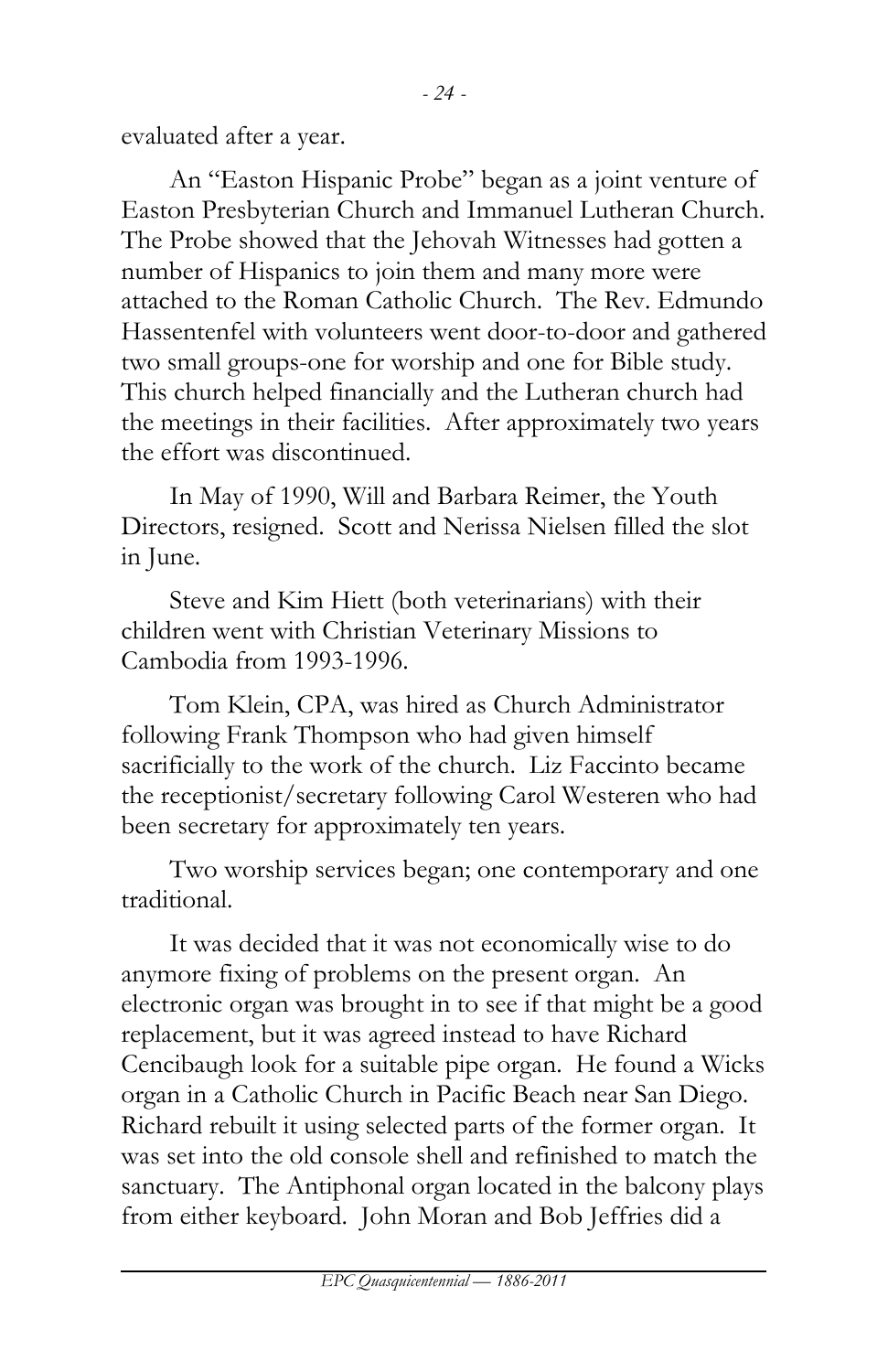vast amount of work helping Richard. Many volunteers helped Nathan Lichti do the reconstruction of the chancel of the church while the organ was being rebuilt and the pipes were being assembled. The former wooden railing separating the choir was removed. Extensive rewiring and lighting was done, and the chancel and risers were constructed to allow for the new organ. After months of worshiping in the Family Center while construction was underway, the congregation was happy to get back to the sanctuary. Pamela Milhorn was the chairman of the project.

After seven years, in December 1994, Doctor Hicks submitted his resignation in order to become a "Pastor to Pastors" under E.S.A. in the Fresno area. Rev. Hicks served as an interim pastor in Covenant, Millbrook, Terra Bella, Strathmore, and the First Armenian, all Presbyterian Churches. He was the interim executive for the San Joaquin Presbytery and later as the interim executive for the Boise Presbytery. Lee and Barbara now reside in Boise, Idaho.



**Rev. Chase Stafford** *Interim Pastor January 1995—June 1996*

The congregation welcomed the Rev. Chase Stafford as Interim Pastor along with his wife, Harriett Grace. There were a number of people in the congregation who knew the Staffords years ago when they served at Westminster Presbyterian Church in Fresno. Pastor's wives are very important to a congregation. Again we were blessed with Harriett Stafford who was an able teacher. The two of them immediately fit in with the congregation. Chase was a gifted preacher and teacher and Harriett a wonderful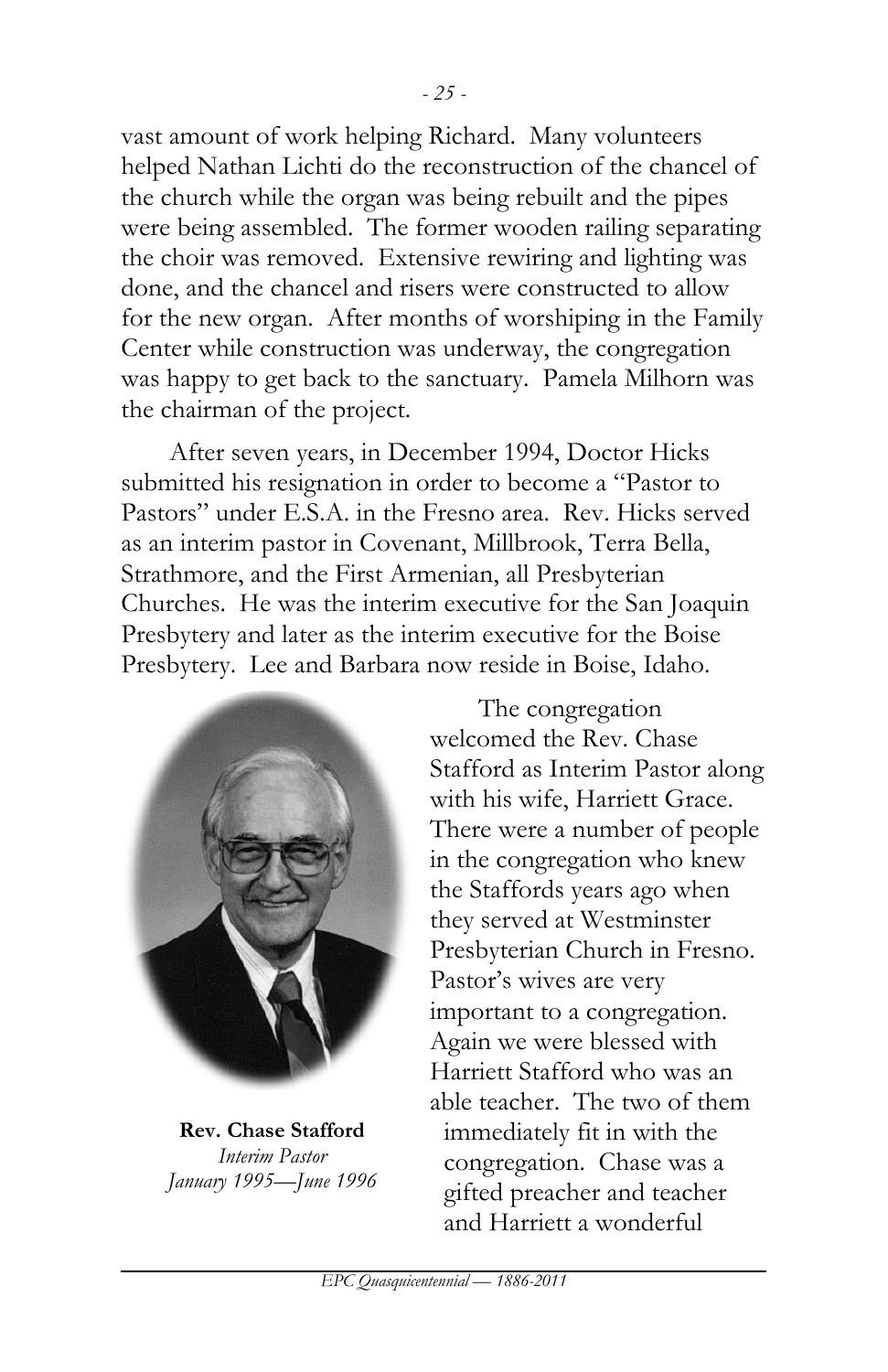encourager as she would drop in to people's homes with some home-made bread or cookies and a gift of joy. They gave the church a sense of stability and a smooth transition.

The final details for the organ were completed and arrangements were made for the dedication. Richard Cencibaugh invited Ronald McKean, a renowned organist and composer from the First Presbyterian Church of Oakland to play for the dedication concert on October 22, 1995.

Routine activities of the church were carried out during the time that Chase was Interim. He resigned June 30, 1996 following a heart attack. Several pastors filled the pulpit until the new selection would come in September. The Staffords

returned to their home in Santa Rosa, but came back to officiate for two funerals just before the new pastor would arrive. Both of the Staffords died within a few years after leaving Easton.

After what seemed like a long search, the congregation welcomed Dr. Ronald C. Owens and his wife, Juanita, and daughters, Kelsey, Rachel, and Jessica. Before the new pastor was ready to start his first day, he was asked to conduct the funeral for one of the members. He began officially on September 22, 1996. He had eleven years of pastoral



**Dr. Ronald C. Owens** *Pastor 1996—Present*

service and came to Easton from the First Presbyterian Church of Mountain View, California. The Owens purchased a home in the area, and later added an addition for Juanita's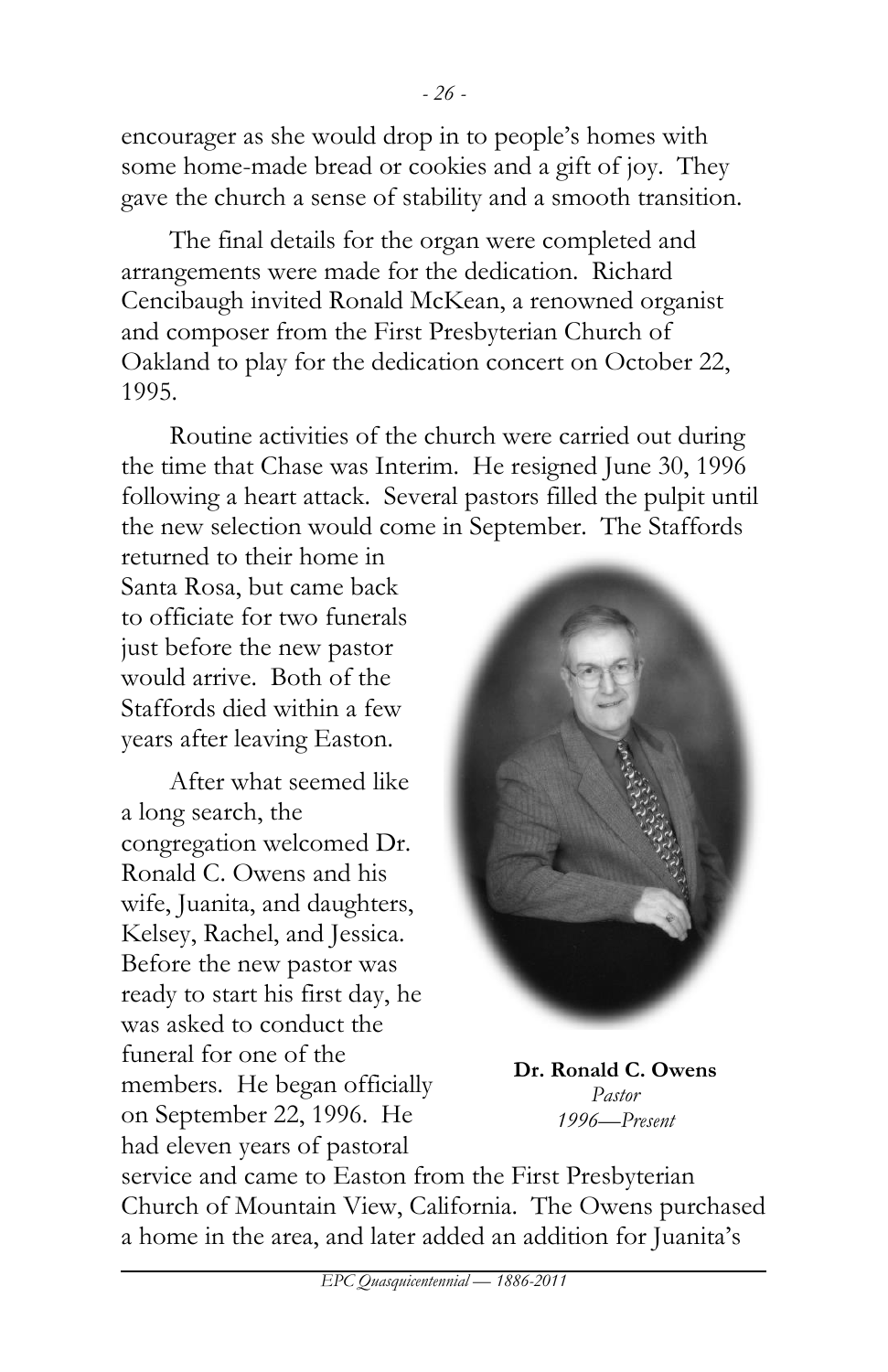mother, Beatrice Sevold.

"The Church You Always Longed For" campaign had over a hundred in adventure groups, working to look ahead to what we could do, and be, in this church. Many of our men attended Promise Keepers. In 1997, two worship services were tried again, one contemporary and one traditional. In 2001, the Billy Graham Crusade was held in Fresno, with many of our people helping and attending. Due to a financial short fall, both the business manager and secretary positions were eliminated in late 2002. Tireless volunteers staffed the office until finances improved and a more cost effective staff arrangement was designed in 2004. Three quarters of the congregation met in small groups following the worship service to study the five purposes for our lives, as laid out in Rick Warren's book, "The Purpose Driven Life". Two of the home groups continued with this study, in order to dig deeper.

Ruth Mary Alexander of this congregation was honored for her fifty years as a linguistic missionary to Mexico. She developed two written Mixtec languages, translated the New Testament into both, and wrote grammars, dictionaries and children's stories in the Mixtec languages.

In 1998, Ruth Musson, from this church, went to Pakistan to home school missionary children. From 1999- 2003, she attended Fuller Theological Seminary, and was ordained in 2007. She worked as a Chaplain with Nancy Hines Hospice and recently became Mrs. David Clayton. In 2003 Patty Musson directed the last Sweet Sounds performance. She faithfully worked with hundreds of children, in the twenty-three years since starting the group. Many lives were touched and many were drawn to the church, as she allowed God to do far more then she could have imagined in the beginning.

After serving since 1990 as Youth Director, Scott Nielsen was made coordinator of Outreach, Discipleship, and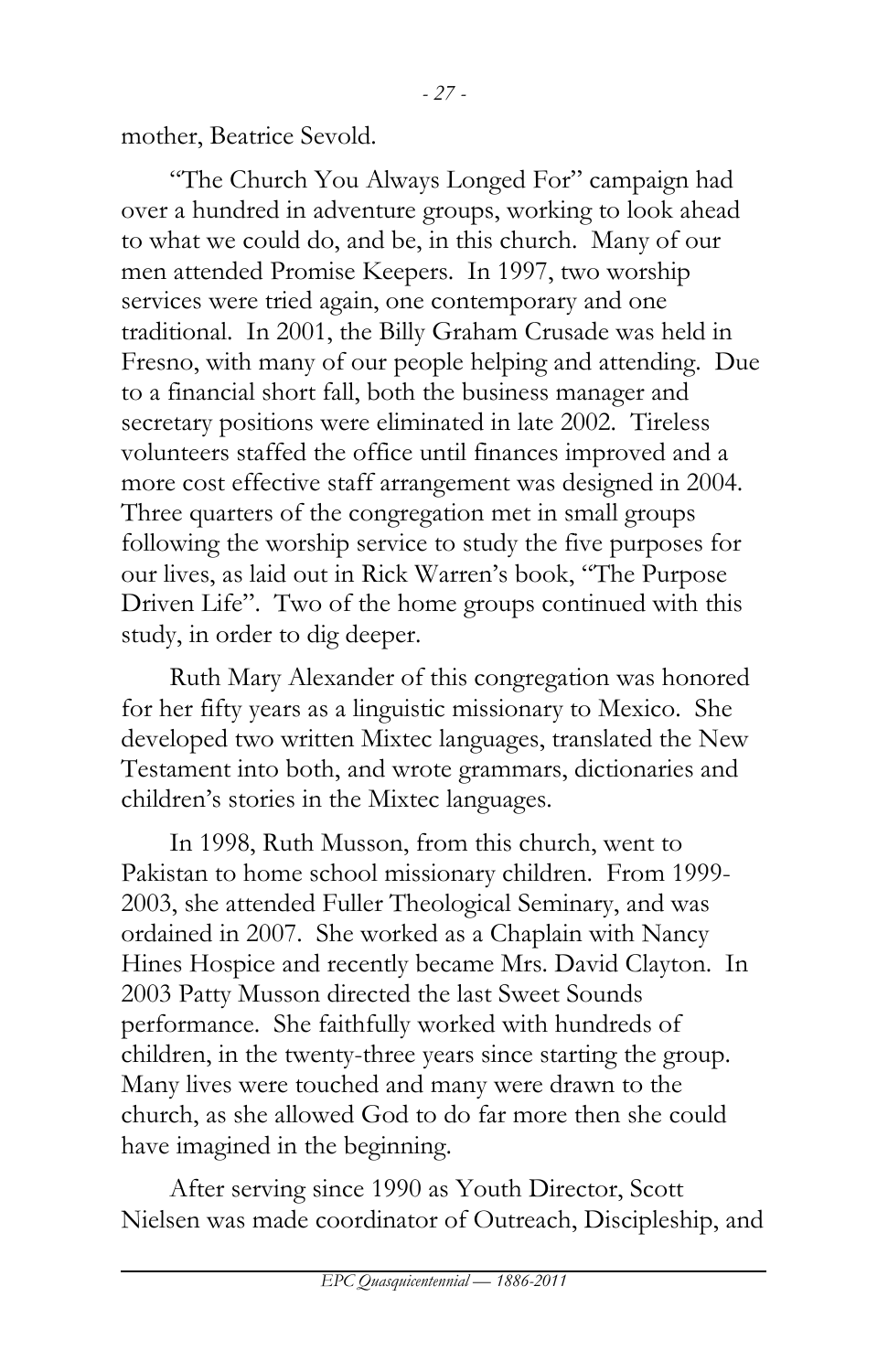Youth in 2001. In 2002 he developed a skate park that brought non-churched youth for skateboarding and basketball. The skateboard competition brought a hundred children, to cheer on their friends. He started the pumpkin party, and breakfast with Santa. He taught communicant classes for the youth and Sunday School classes for adults. Each year that he was with us, he and his wife, Nerissa organized and led the Mission to Mexico. Tim Warden and Adam Knudsen served as Youth Interns.

Steve and Kim Hiett and their two children went for a second term to Cambodia under Christian Veterinary Missions from 2002-2005.

Martha Dean Moran accompanied the congregation on the piano and organ for fifty-six years. The congregation honored her with a retirement dinner in 2003. She rarely missed a choir practice or worship service. She always took time to encourage and practice with young people and was a marvelous example of commitment to the Lord and His church. Following her retirement, Juanita Owens accepted the position of pianist/organist.

Another of our faithful servants is Joan Calder who has been the Janitor of this church for forty years. She has also served for many years as a teacher for the beginners in Sunday School. If anyone is in doubt about where to find something, Joan is the one to ask.

2004 was a time of major staff changes. Cortnee Brewer was hired as Administrative Assistant and continues to be a blessing with her kind and cheerful presence in the office. Scott left to return to teaching, and Mike Allen came as Youth Director (2004-2005). Kim Hoff was hired as Director of People and Program Development. She developed and directed the Community Awards which highlighted outstanding individuals in the community who contributed to making Easton a great place to live. It was during this time that we returned to one worship service.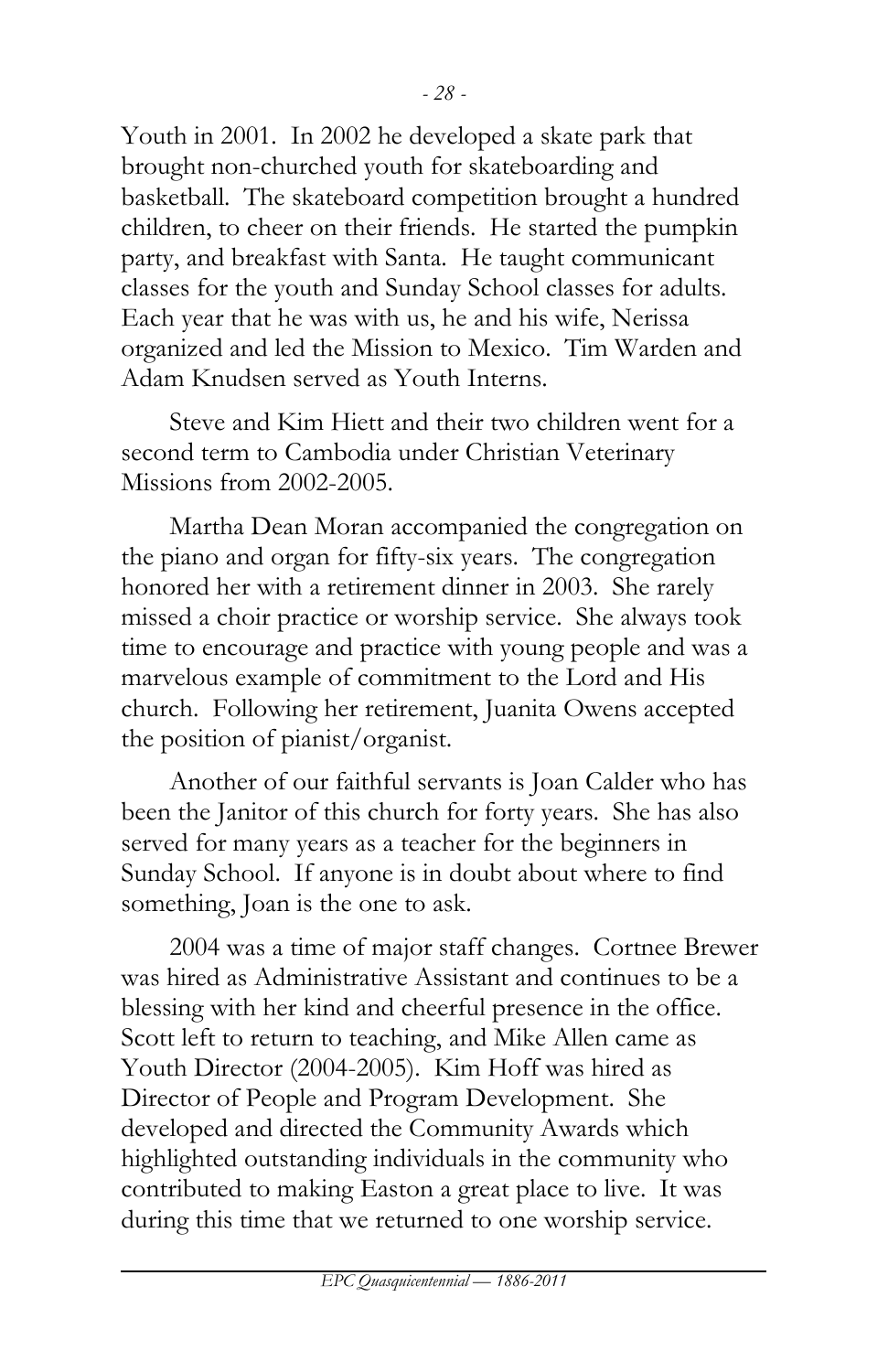In 2004, building was again in the forefront. The flat walkway between the sanctuary and the educational building was replaced by a breezeway that complimented the architecture of the sanctuary. It was at a cost of \$118,760. Michael Tellian did the designing and Bob Dack's firm, Advanced Structural Design, did the construction.

In late 2005 the Memorial Garden by the Sanctuary was started. Besides lovely plants and flowers, bricks were purchased honoring the pastors who have served this church and the deceased members.

In 2006 Kim Hoff brought the Awana program to the children of Easton. It has proven to be an excellent outreach program with faithful volunteers who have worked as teachers, cooks, games and crafts. Kathy Gabel headed it up following Kim. Mary Louise Oliver and the Outreach Commission began a yearly yard sale to fund Awana and other needs of the church. Mary Louise's exemplary work has brought in approximately \$35,000 to date and she is now the director.

Adam Knudsen (2006-2007) and Rob Rose (2006-2008) filled the position of Youth Director. Rob had recently finished seminary. During his time in Easton, he received his ordination and then followed a call to pastor a church in the east. Adam had also been ordained during this time.

With the number of Hispanics in our neighborhood, the desire of the Session was to again try a ministry to our neighbors. Eliecer and Abby Barrantes (2006-2010) were hired to begin the difficult task of calling in homes, praying with families, having special events to encourage the people to join them for bible study and worship. When Rob Rose left, the Barrantes directed our youth program. Eliecer is now studying at Fuller Seminary. The youth ministry was taken over by one of our own young women, Sarah Esquibel and the Hispanic ministry has been discontinued.

The adult Sunday School class gained new enthusiasm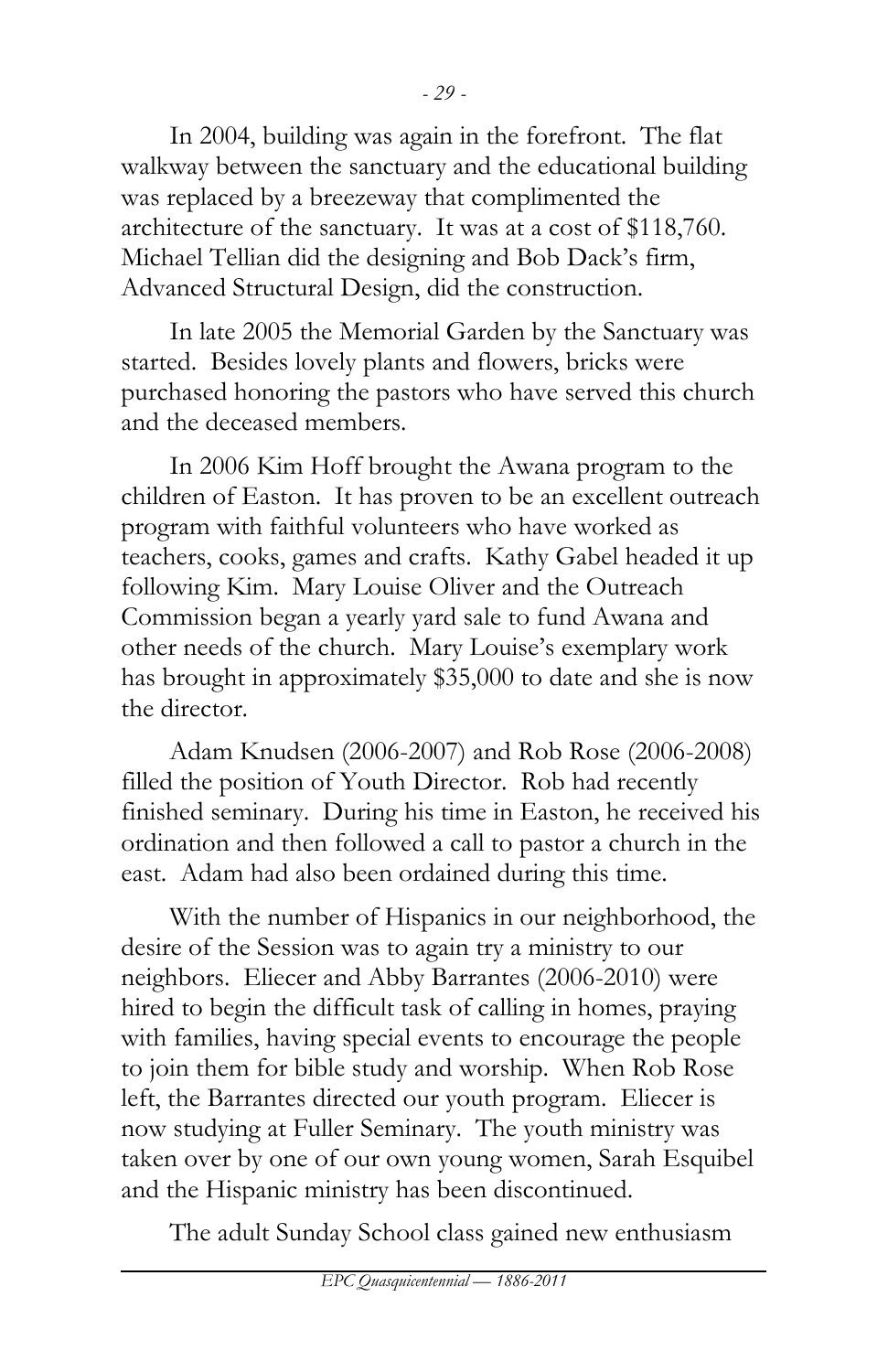Since 1986, the church continued to minister to those in need through the EOC food distribution. In 2006 as the need became greater, over 250 families were served monthly. We requested that another facility take over. It had required over twenty volunteers to register families, sack the groceries and distribute them. The Deacons now maintain a Food Pantry for walk-ins.

*- 30 -*

The congregation was pleased that another of our young people, David Dack, son of Bob and Priscilla Dack, was preparing for the ministry at Pittsburg Xenia Theological Seminary. He will be graduating in June of 2011.

In 2010 a "Faith in Action Sunday" was held in which eighty to ninety children and adults went out into the community to pre-assigned families to do various kinds of work that the individuals were not able to do themselves. They cleaned yards, repaired porches, planted flowers and painted addresses on curbs. The children and a number of adults went to the Rest Home where they conducted a worship service and the children gave the patients a craft that they had made. Those who went out and those who received the help were equally blessed.

In bringing this history of the pastors and the ministries accomplished during their tenures, we are very aware that there have been countless lay people who have given themselves faithfully in the Lord's service to make these ministries successful. Each pastor who has been a part of these 125 years has been unique in his giftedness. Each has carved a special place in the hearts of many people. Pastor Owens' gift of teaching has been evident as he communicates in preaching and teaching and continues to bring this congregation the message of God's great sacrifice and love for us.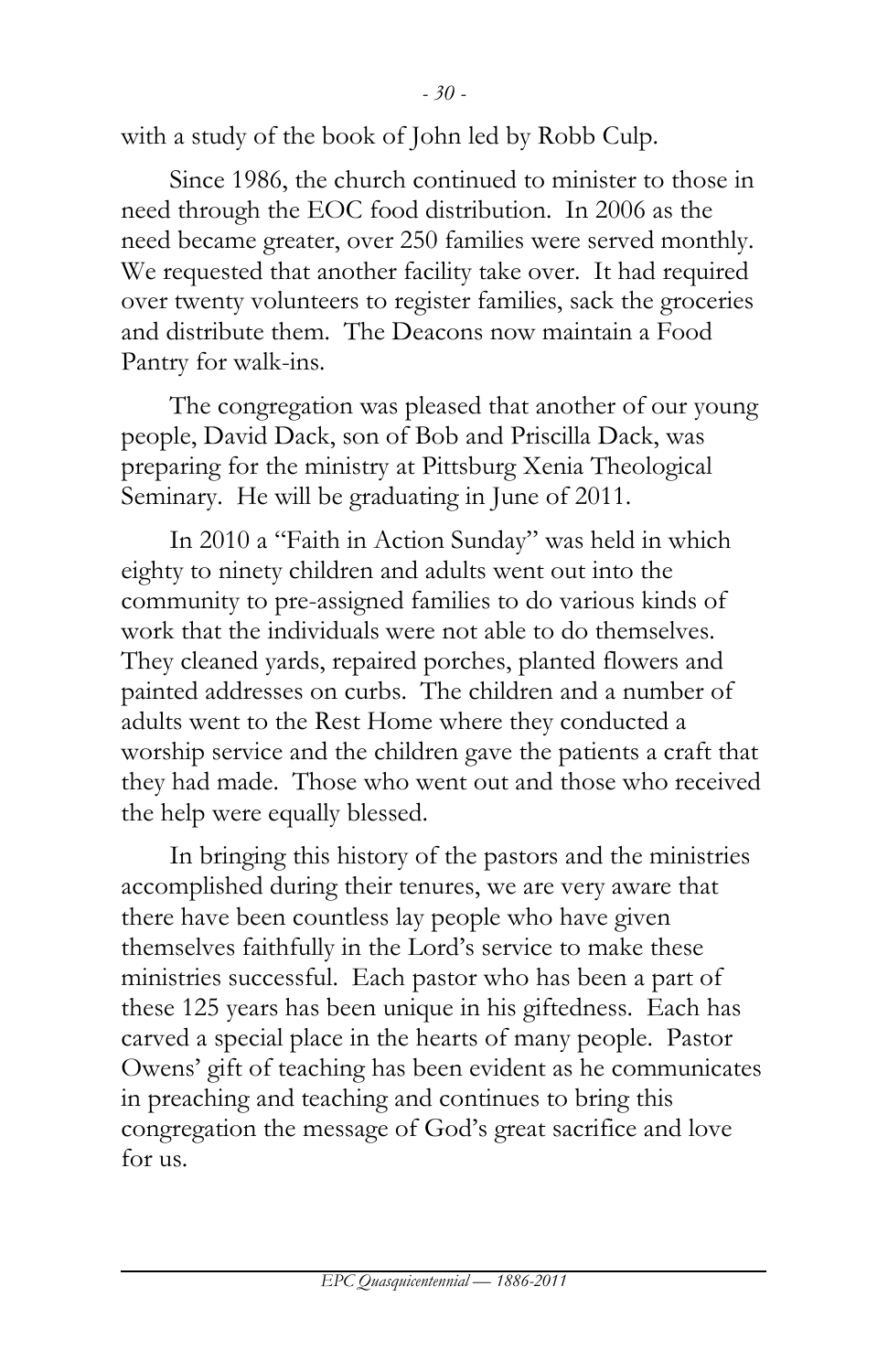### **A Note from Pastor Ron Owens**

Even as this history is being written, Easton Presbyterian is in the process of changing denominations. At the founding Easton Presbyterian was a part of the old United Presbyterian Church of North America (UPCNA). This broadly conservative group joined with the larger Presbyterian Church (USA) in 1958. But within a decade tensions started to be felt within the congregation toward their new denomination, as it became exposed to more liberal elements of Presbyterianism than previously known. In the ensuing decades, the denomination moved increasingly toward un-Biblical policies. After several years of deliberation, the Easton Session decided in 2010 to seek dismissal to the Evangelical Presbyterian Church.

The Evangelical Presbyterian Church (EPC) began in 1981. Many of the congregations of EPC are churches that departed the mainline Presbyterian denomination over the last 40 years. As a result this small group of approximately 300 churches bears some similarities to the old UPCNA. The EPC is similar in its commitment to God's truth while forbearing differences in nonessential matters. Its motto is "Truth in love in essentials, unity in non-essentials, liberty, in all things charity." While conservative, this newer denomination is not rigid or fundamentalist. For example, congregations enjoy freedom in the matter of electing officers, which means churches may choose whether or not they desire to place women in leadership. Making the move to EPC, Easton Presbyterian is joining seven other churches in the San Joaquin Presbytery that have made the change.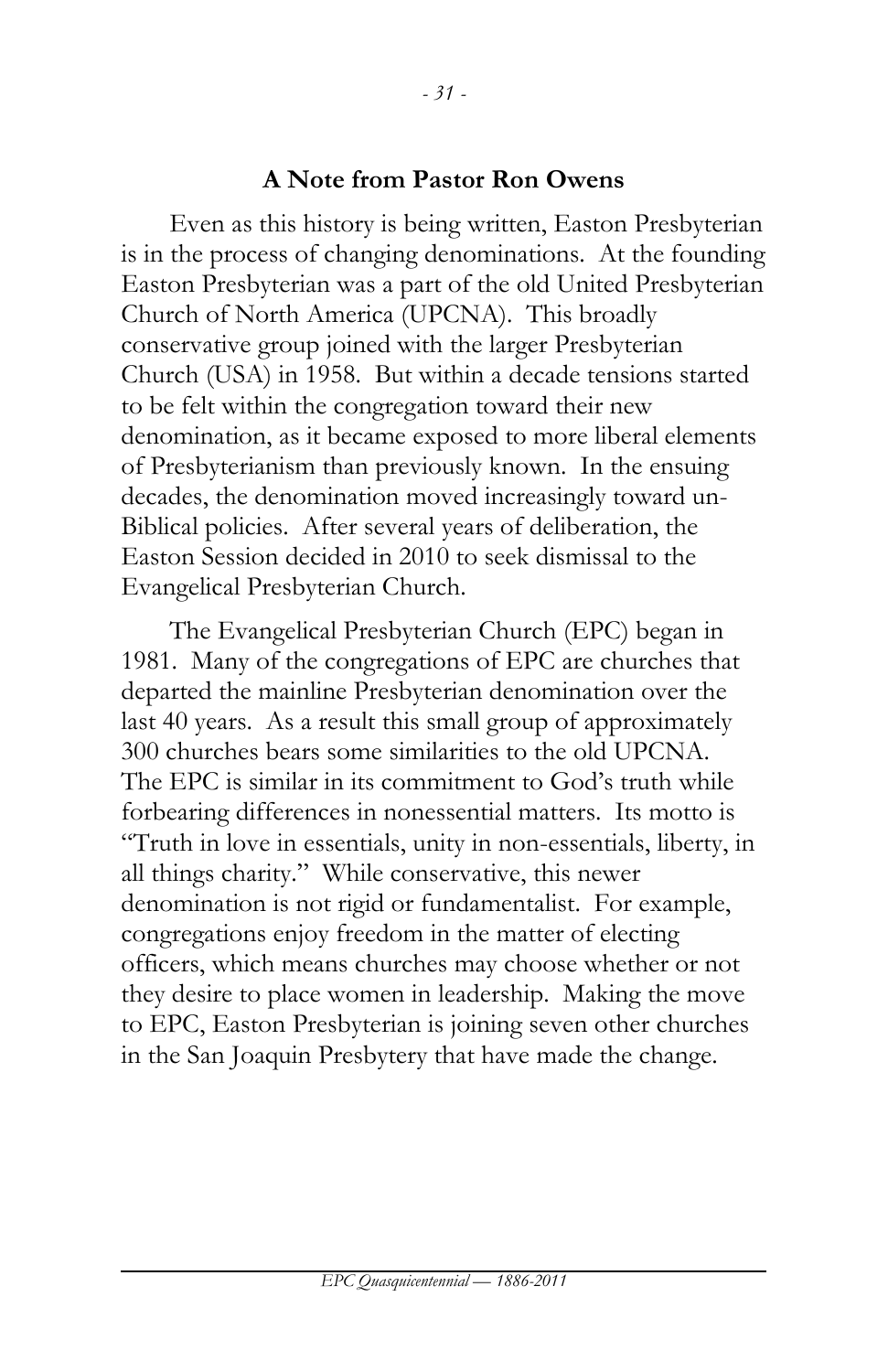### **A Closing Note**

A few years ago we created a slogan for our website. Easton Presbyterian Church we said, is a church "where Christ is our center, the Bible is our guide and people matter." It's a snapshot of who we are. Whether we remember our beginnings as a Sabbath School, the many who deepened their relationship to Jesus on "Walks to Emmaus," or the hundreds of community children we touch with gifts at Christmas, it's more than a slogan. Jesus, the Bible and people is what we will always be. It's why we do Sunday School for all ages. Its why we run a weekday Bible Club that's bigger than our Sunday School. Jesus and the Scriptures is why we are transitioning into a new denomination. Christ, His Word and people-our own families or strangers we can love in His name-these are God's call for our church into the future. So listening to Scripture and relying on God's Spirit, Easton Presbyterians will keep connecting to our Savior while reaching around us to neighbors with His love.

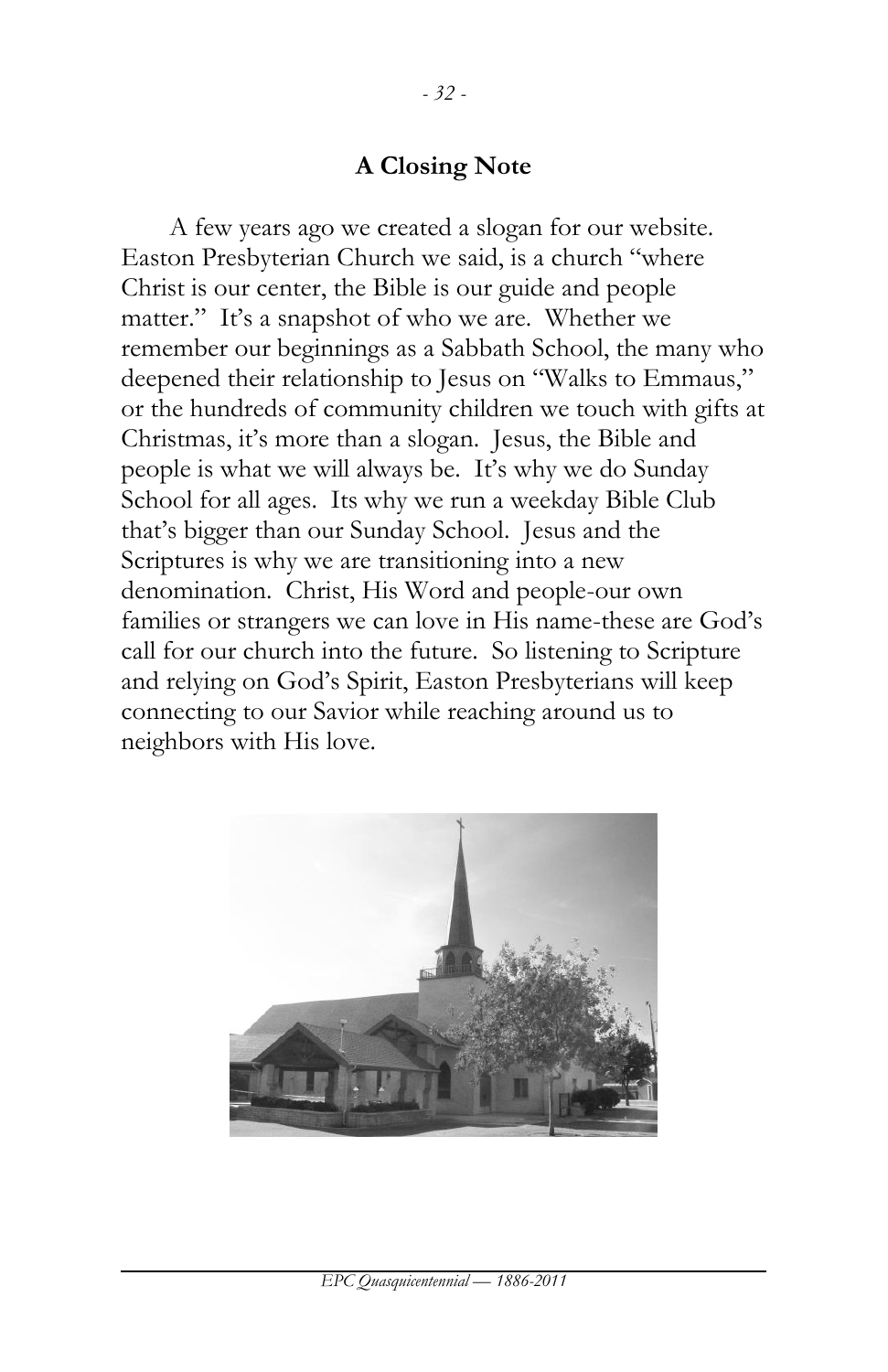# **Leona Carlson Thompson**

*Member of Easton Presbyterian Church for 84 Years*

Leona Carlson moved to Easton with her parents, Anton and Hilda Carlson from Coalinga, California. She was six years old and

came with her brother, Dick and sister, Doris. Her parents were members of the Swedish Methodist church before joining the Easton United Presbyterian Church. Leona became a member in 1927.

She went to Washington Colony Elementary School and Washington Union High School where she was crowned May Day Queen in 1935 and dated her future husband. She graduated from Fresno State College and received her teaching credential.



In 1940 she married Frank Thompson. During WWII she taught for a short time at University Colony School and they had their first child, Louise, in 1944. Charles and Carol arrived by 1948. When the children were young, Leona did substituting in a number of elementary schools. Later she taught fifth grade at American Union Elementary School. As well as teaching in public school, she was a very special Sunday School teacher in this church. The children looked forward to being in her class. Her leadership has been invaluable in many areas of the church. She hosted and led many Missionary Society meetings in her home and helped to organize the Women's Ministry. She was ordained a Deacon. The number of acts of service and kindness amaze us. In her nineties she helped the children in the Awana program, is presently the head of one of the teams of four women who distribute clothes to needy children who come to the church for help. She faithfully calls on shut-ins, is on the Prayer Chain, attends worship and Sunday School regularly as well as a weekly bible study.

We are delighted to honor Leona for her eighty four continuous years as a member of Easton Presbyterian Church. We thank her for her example of faithful commitment to Jesus Christ and His church.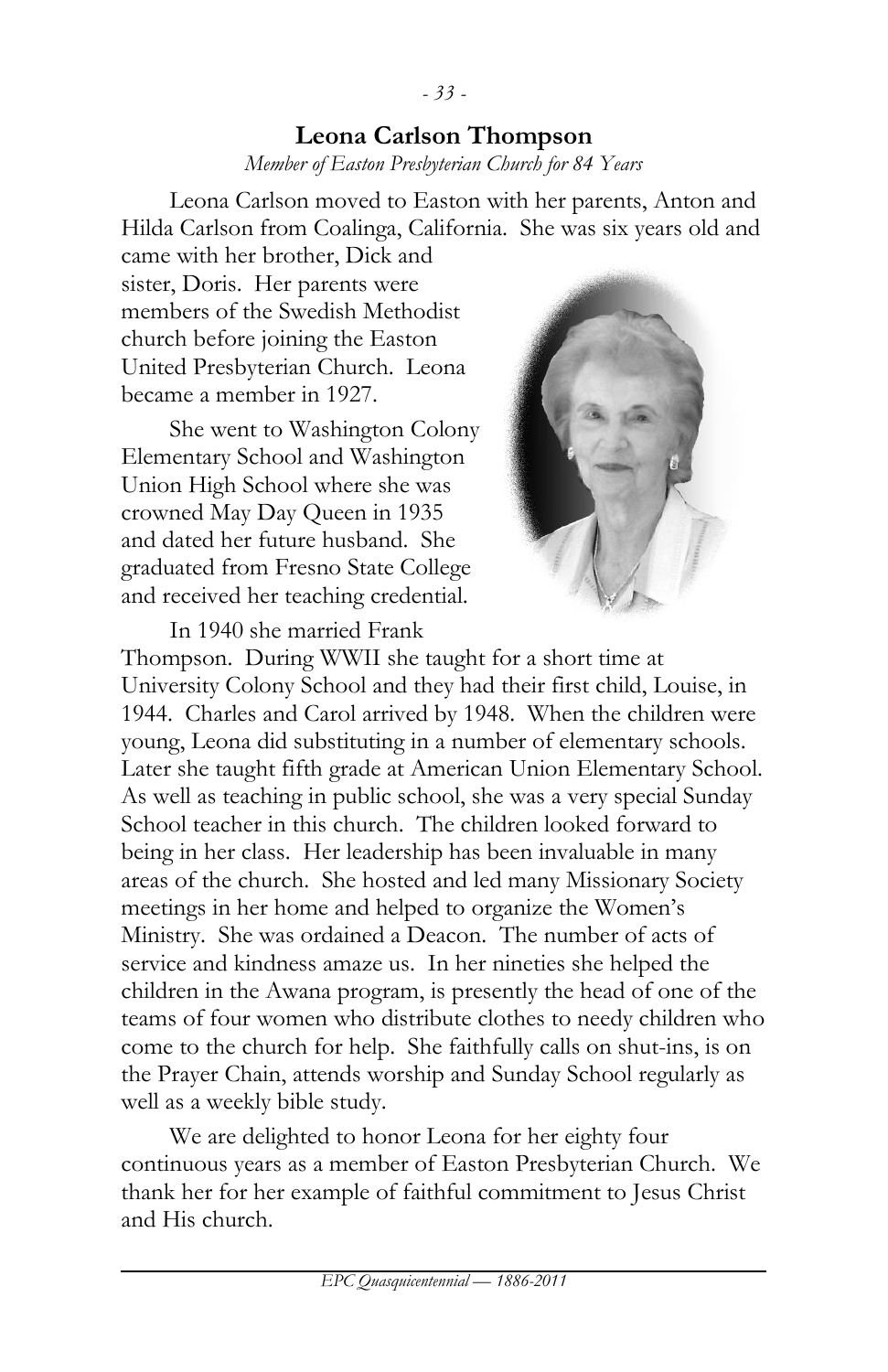## **Items of Interest—Past and Present**

THE FIRST BUILDING including cost of lots, carpet and furniture was \$2,373. This amount was given by local members. In 1891 with a grant of \$600 from the mission board, the north addition was built at a cost of \$1,763, making a total cost of \$4,136. The Annex (called the Social Hall) was purchased in 1924. It had been one of the temporary halls built for Washington Union High School following the fire.

THE FIRST COMMUNION TABLE belonged to the ancestors of Janice Statham, the Robert Smith family. One Sunday morning in 1887, Mr. Smith carried it to the spring wagon. Libbie, his wife, wanted to know, "Why?" He replied, "We need a table for the Communion bread. I'll bring it back." This marble top table remained in the church until after the sixtieth anniversary when it was returned to Mrs. Jean Smith Groves. Janice is sharing it with us on this occasion.

THE PRESENT COMMUNION TABLE was dedicated in memory of Mrs. Emma Crooks on Easter of 1942. It was a gift from the Women's Bible Class which she had taught for many years.

THE BRASS CROSS on the Communion table was given in memory of Dr. C. F. Crooks.

THE FIRST ORGAN was purchased about 1888 with some concern about whether it was proper to have an instrument in worship. Mrs. Marianne McKersie was the first organist.

THE HAMMOND ORGAN was purchased in 1947 in honor of those who had served in WW II. A set of Maas CHIMES were added to the organ by the Thompson family in memory of John (Jack) Thompson, their son and brother who was killed in the war. Those chimes are still a part of the present organ.

The Wurlitzer PIPE ORGAN came from the Fox Hanford Theatre and .was installed in 1958. It was a two manual organ. Richard Cencibaugh did the work of procuring the instrument and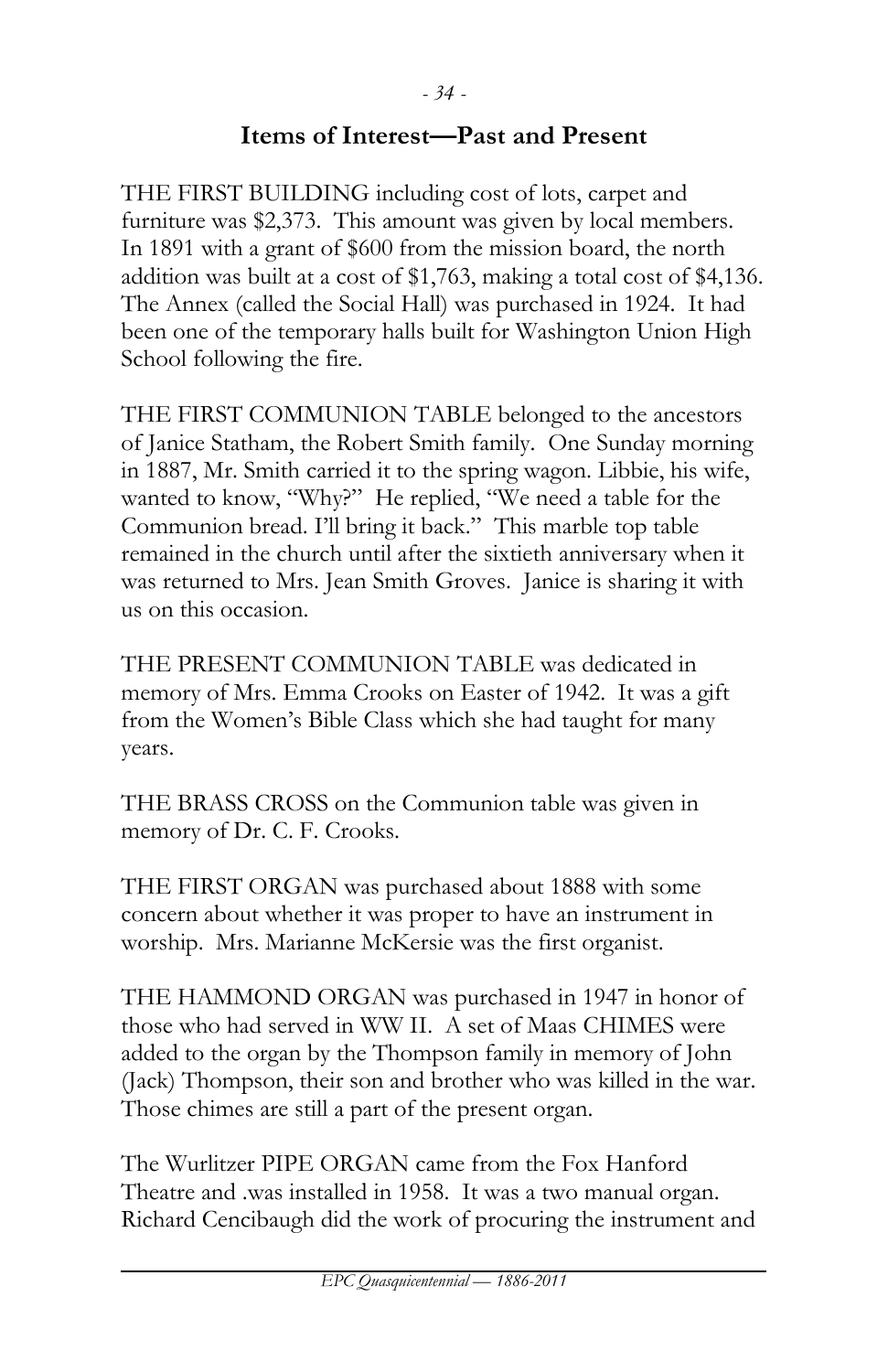THE ANTIPHONAL ORGAN was constructed by Richard and dedicated in honor of his father, Bolen Cencibaugh. It is located in the balcony and can be played from any of the Keyboards. Remains from the old organ were used.

THE PRESENT ORGAN was built in 1951 for a church in San Diego. Our last organ was in need of extensive repair or replacement, so the decision was made to purchase the Wicks organ and have Richard rebuild it using selected parts of the former organ and reinstall it. It has a completely new solid state controlset into the old console shell. It is on a moveable platform allowing it to be positioned anywhere in the front of the sanctuary. This organ has five divisions and consists of 29 ranks of pipes, 1,843 pipes, controlled from a console of three manuals. We are grateful to Richard for his continued interest and work for his home church.

Many of THE EARLY SERVICES were disturbed by the nickering of horses and the jingling of chains. The horses were tied to trees or to the hitching posts.

The WASHINGTON COLONY CEMETERY was originally owned by this church. There was a need for a cemetery closer than Fresno. The Trustees purchased ten acres from Robert Smith, one of the Charter Members, for \$625. Subscriptions of \$395 were received in return for which lots were to be exchanged at the rate of \$25.per lot. In 1894 the cemetery was deeded to the church and in 1938 taken over by Fresno County. The first burial took place in 1890.

THE PRESENT SANCTUARY which was built in 1952, including furnishings, was built at a cost of \$63,474. The PICTURE WINDOWS were given as memorials at a total cost of \$4,500. The GETHSEMANE WINDOW was purchased with gifts given by the Sunday School children at a cost of \$625. FRANK THOMPSON and BILL BLACKSILL were the building chairmen. Many volunteers spent countless hours in making the concrete blocks and working on the building.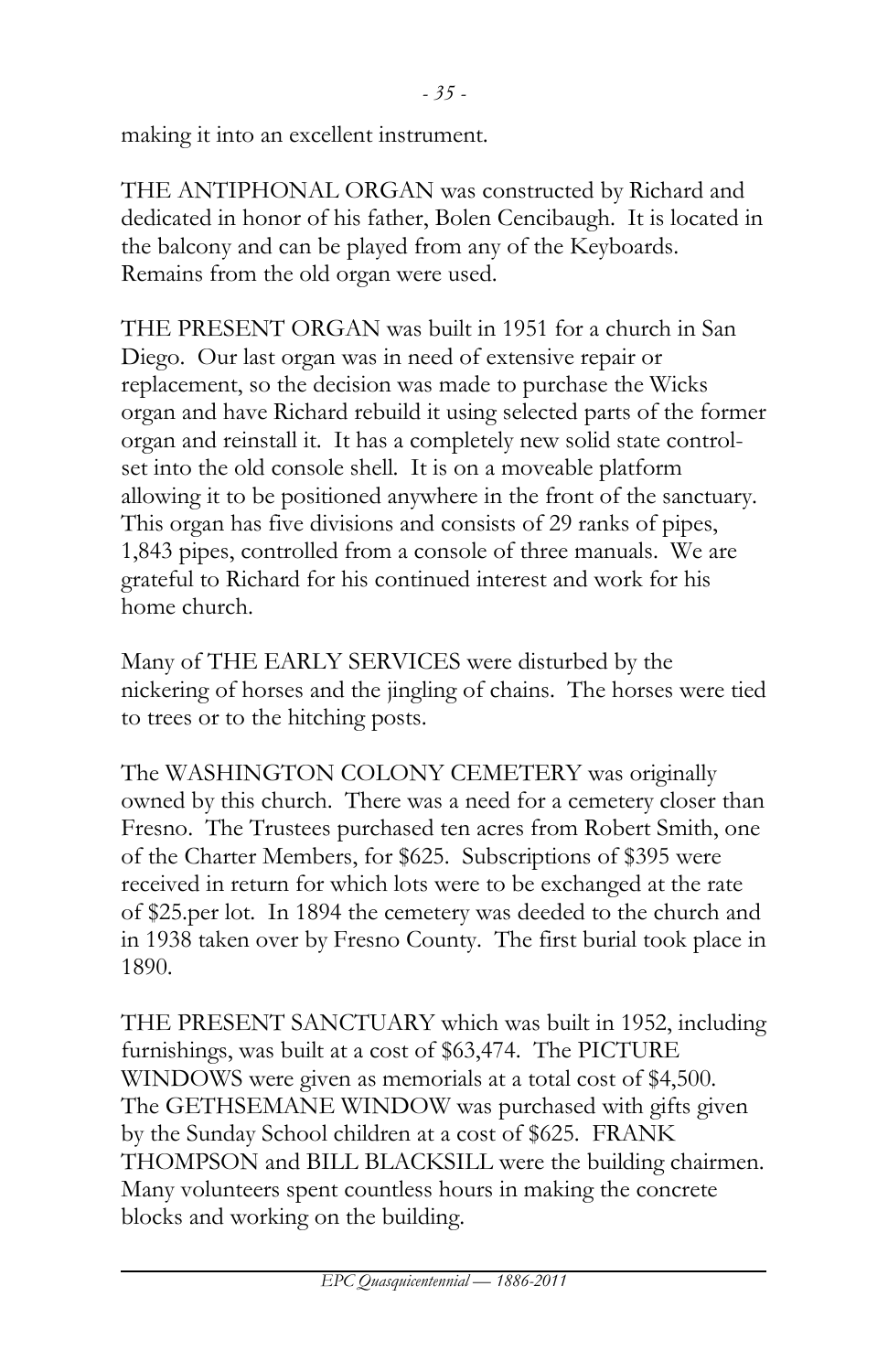THE EDUCATIONAL BUILDING was completed in 1961 at a total cost of \$118,000. EDGAR DACK was the building chairman. Volunteers again did a great deal of work.

THE EUNICE STREET MANSE was built in 1965 at a cost of \$32,500. OTIS FREEMAN was the building chairman.

THE FAMILY CENTER was constructed by David Hoff and David Hoff Construction Company at an estimated cost of \$640,000. The Co-chairmen for this structure were NORMAN COVELL and CAROL WESTEREN.

THE BREEZE-WAY was built at a cost of \$ 118,76.14. A friend of Bob Dack, Michael Tellian, designed the structure and Bob supervised his company, Advance Structural Design, in building the beautiful addition.

| J. B. McCormick        | Mrs. May Almgren    | Ann Alemania         |
|------------------------|---------------------|----------------------|
| Robert Smith           | Robert Dack         | Lilace Turmon        |
| James A. Miller        | Dennis Westeren     | Ray Jackson          |
| James W. Kennedy       | Paul Mesenheimer    | Stan Leisle          |
| Thomas David Reed      | Nathan Lichti       | Robert Statham       |
| James McClurg          | John V. Martin, Jr. | Tom Pallas           |
| Charles Miller         | Richard Milhorn     | Priscilla Dack       |
| Andrew Currens         | Philip Moran        | Robb Culp            |
| James Rarnage          | Loren Johnson       | Larry Warden         |
| W. L. Giffen           | Carl Nash           | Tim Warden           |
| Ira Pannett            | Peter DeGroot       | Robert Turmon        |
| <b>Bissell Garrett</b> | Chris Jorgensen     | Sue Ruiz             |
| Claude Rogers          | Mrs.Katie Denman    | Floyd Moore          |
| Wayne Huggins          | Albert Bixby        | Mrs. Lynne Jorgensen |
| J.D. Alexander         | Mrs. Carol Westeren | Loran L. Lewis       |
| Mrs. Janice Carstens   | Gordon Feaver       | Phillip Musson       |

## **Elders**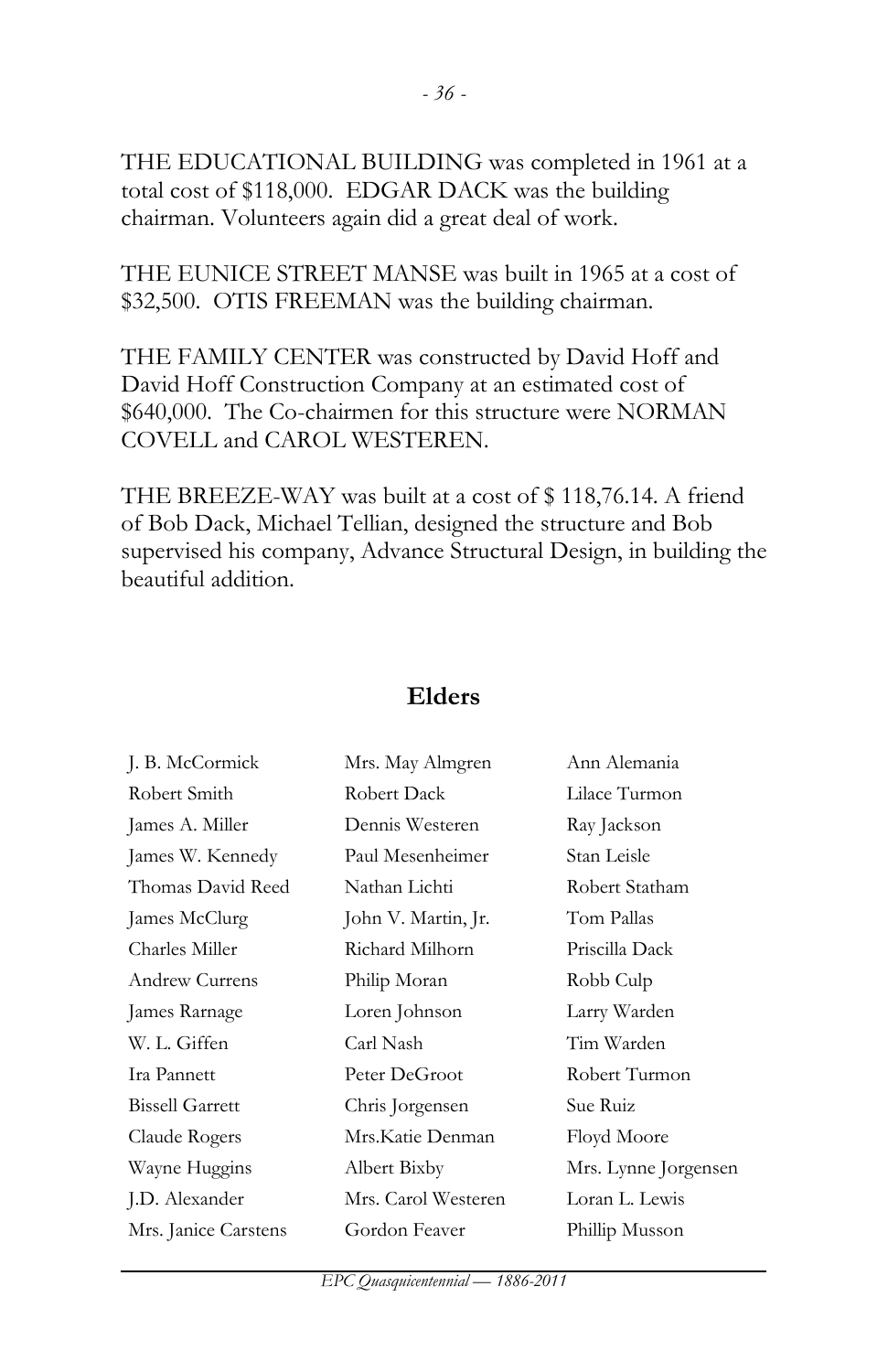| Roy Calder           | Marvin Stollar         | Frank Thompson      |
|----------------------|------------------------|---------------------|
| Verna Ward           | Harold Pence           | David Hoff          |
| G.N. Steyer          | Doug Myovich           | Henry Lichti        |
| David Barber         | Reid Knight            | Craig Bowden        |
| Edgar Dack           | Velma Barber           | Bowlen Cencibaugh   |
| <b>Art Contreras</b> | Otis Freeman           | Verla Workentine    |
| John Moran           | Pete Holmes            | Robert Alexander    |
| Mary Louise Oliver   | Phillip Van Meter      | Freda Kaprielian    |
| Bob T. Lanford       | Pam Milhorn            | E.R. (Bud) Pallas   |
| Larry Maddox         | James Freeman          | <b>Grace Foster</b> |
| Carl Paulsen         | Earl Hughes            | James Johnston      |
| Ruben Ruiz           | <b>Edward Ehoff</b>    | Dennis Harris       |
| Melvin Harris        | Becky Finderup         | Irwin Keithly       |
| Darren Hoff          | Galen Hiett            | Tony Mattos         |
| E. Lloyd Cunningham  | Phyllis Nielsen        | Mrs. Lena Eckard    |
| Robert Jeffries      | Mrs. Margart Markarian | Ted Davis           |
| E.W. (John) Musson   | John Esquebel          | Norman Covell       |
| Tim Paulsen          | <b>Gary Foster</b>     | Donald Nielsen      |
| Daniel Freeman       | Carl Alemania          | Frank Moore         |
| Nerissa Nielsen      |                        |                     |